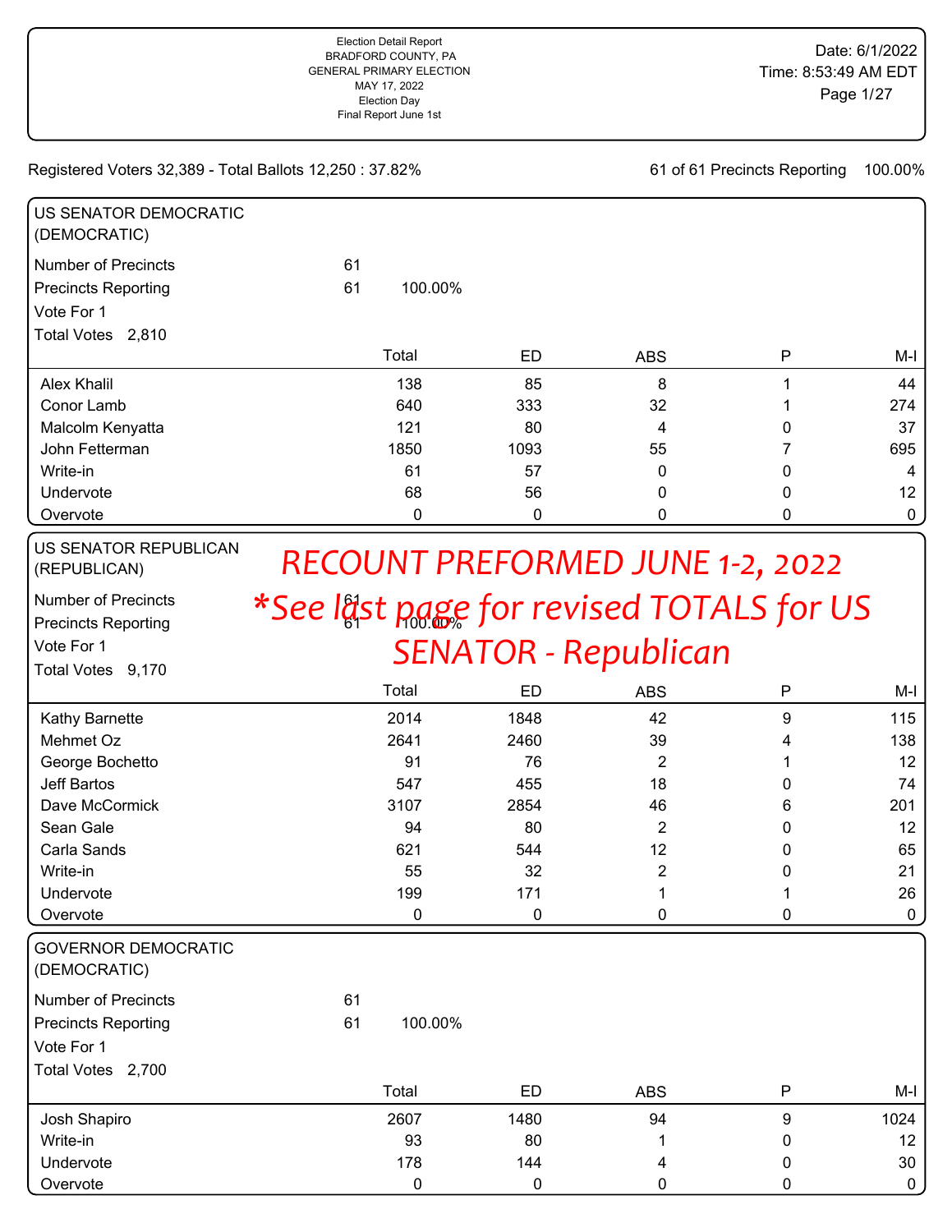| <b>GOVERNOR REPUBLICAN</b><br>(REPUBLICAN) |    |             |           |                |                |                |
|--------------------------------------------|----|-------------|-----------|----------------|----------------|----------------|
| <b>Number of Precincts</b>                 | 61 |             |           |                |                |                |
| <b>Precincts Reporting</b>                 | 61 | 100.00%     |           |                |                |                |
| Vote For 1                                 |    |             |           |                |                |                |
| Total Votes 9,112                          |    |             |           |                |                |                |
|                                            |    | Total       | ED        | <b>ABS</b>     | P              | $M-I$          |
| Lou Barletta                               |    | 2440        | 2230      | 48             | $\mathbf{3}$   | 159            |
| Douglas V. Mastriano                       |    | 3839        | 3704      | 47             | 12             | 76             |
| Nche Zama                                  |    | 533         | 489       | 6              | $\mathbf 0$    | 38             |
| Dave White                                 |    | 463         | 374       | 17             | 1              | 71             |
| Melissa Hart                               |    | 257         | 190       | $\overline{7}$ | $\mathbf{1}$   | 59             |
| <b>Bill McSwain</b>                        |    | 1302        | 1099      | 27             | $\overline{2}$ | 174            |
| <b>Charlie Gerow</b>                       |    | 67          | 49        | 3              | $\pmb{0}$      | 15             |
| Joe Gale                                   |    | 55          | 51        | 0              | 0              | $\overline{4}$ |
| Jake Corman                                |    | 89          | 69        | 4              | 1              | 15             |
| Josh Shapiro (W)                           |    | 50          | 20        | 4              | 0              | 26             |
| Write-in                                   |    | 17          | 12        | 0              | 0              | $\sqrt{5}$     |
| Undervote                                  |    | 257         | 233       | 1              | 1              | 22             |
| Overvote                                   |    | 0           | $\pmb{0}$ | 0              | $\mathbf 0$    | $\mathbf 0$    |
| LT GOVERNOR DEMOCRATIC<br>(DEMOCRATIC)     |    |             |           |                |                |                |
| <b>Number of Precincts</b>                 | 61 |             |           |                |                |                |
| <b>Precincts Reporting</b>                 | 61 | 100.00%     |           |                |                |                |
| Vote For 1                                 |    |             |           |                |                |                |
| Total Votes 2,638                          |    |             |           |                |                |                |
|                                            |    | Total       | ED        | <b>ABS</b>     | P              | $M-I$          |
| <b>Austin Davis</b>                        |    | 1357        | 695       | 42             | 5              | 615            |
| Ray Sosa                                   |    | 416         | 262       | 14             | 1              | 139            |
| <b>Brian Sims</b>                          |    | 828         | 533       | 39             | 3              | 253            |
| Teddy Daniels (W)                          |    | 10          | 10        | 0              | 0              | $\pmb{0}$      |
| Write-in                                   |    | 27          | 23        | 1              | $\pmb{0}$      | $\mathbf{3}$   |
| Undervote                                  |    | 240         | 181       | 3              | 0              | 56             |
| Overvote                                   |    | $\mathbf 0$ | 0         | $\mathbf 0$    | $\mathbf 0$    | $\pmb{0}$      |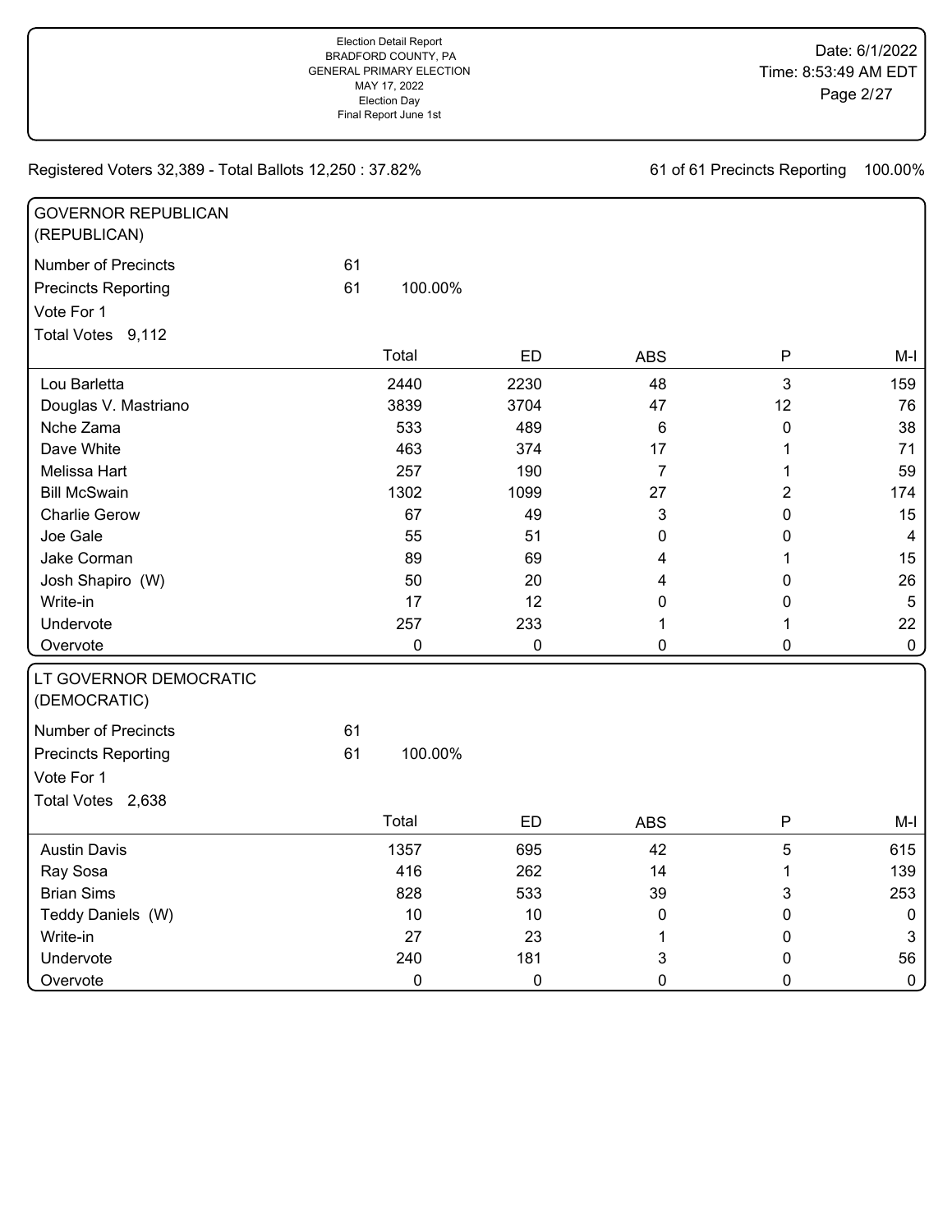| LT GOVERNOR REPUBLICAN<br>(REPUBLICAN)                                |    |             |                |                |                |             |
|-----------------------------------------------------------------------|----|-------------|----------------|----------------|----------------|-------------|
| <b>Number of Precincts</b>                                            | 61 |             |                |                |                |             |
| <b>Precincts Reporting</b>                                            | 61 | 100.00%     |                |                |                |             |
| Vote For 1                                                            |    |             |                |                |                |             |
| Total Votes 8,366                                                     |    |             |                |                |                |             |
|                                                                       |    | Total       | <b>ED</b>      | <b>ABS</b>     | ${\sf P}$      | $M-I$       |
| <b>Clarice Schillinger</b>                                            |    | 1328        | 1235           | 14             | 3              | 76          |
| James Earl Jones                                                      |    | 974         | 912            | $\overline{7}$ | 3              | 52          |
| <b>Rick Saccone</b>                                                   |    | 692         | 611            | 23             | 0              | 58          |
| John Brown                                                            |    | 410         | 375            | 4              | $\overline{c}$ | 29          |
| Chris Frye                                                            |    | 332         | 298            | 6              | 0              | 28          |
| Jeff Coleman                                                          |    | 915         | 838            | 22             | 0              | 55          |
| Russ Diamond                                                          |    | 272         | 240            | 13             | 0              | 19          |
| Carrie Lewis DelRosso                                                 |    | 2062        | 1851           | 27             | 3              | 181         |
| <b>Teddy Daniels</b>                                                  |    | 1315        | 1203           | 33             | 7              | 72          |
| Brian Sims (W)                                                        |    | 12          | $\overline{c}$ | 0              | 0              | 10          |
| Write-in                                                              |    | 54          | 41             | 1              | 0              | 12          |
| Undervote                                                             |    | 1003        | 914            | 14             | 3              | 72          |
| Overvote                                                              |    | $\mathbf 0$ | 0              | 0              | 0              | $\pmb{0}$   |
| REPRESENTATIVE IN CONGRESS 9TH CONGRESSIONAL DISTRICT<br>(DEMOCRATIC) |    |             |                |                |                |             |
| <b>Number of Precincts</b>                                            | 61 |             |                |                |                |             |
| <b>Precincts Reporting</b>                                            | 61 | 100.00%     |                |                |                |             |
| Vote For 1                                                            |    |             |                |                |                |             |
| Total Votes 2,538                                                     |    |             |                |                |                |             |
|                                                                       |    | Total       | <b>ED</b>      | <b>ABS</b>     | $\mathsf{P}$   | $M-I$       |
| Amanda R. Waldman                                                     |    | 2507        | 1446           | 87             | 8              | 966         |
| Dan Meuser (W)                                                        |    | 14          | 13             | $\mathbf 0$    | 0              | $\mathbf 1$ |
| Write-in                                                              |    | 17          | 14             | 1              | 0              | $\sqrt{2}$  |
| Undervote                                                             |    | 340         | 231            | 11             | 1              | 97          |
| Overvote                                                              |    | 0           | 0              | $\mathbf 0$    | 0              | $\mathbf 0$ |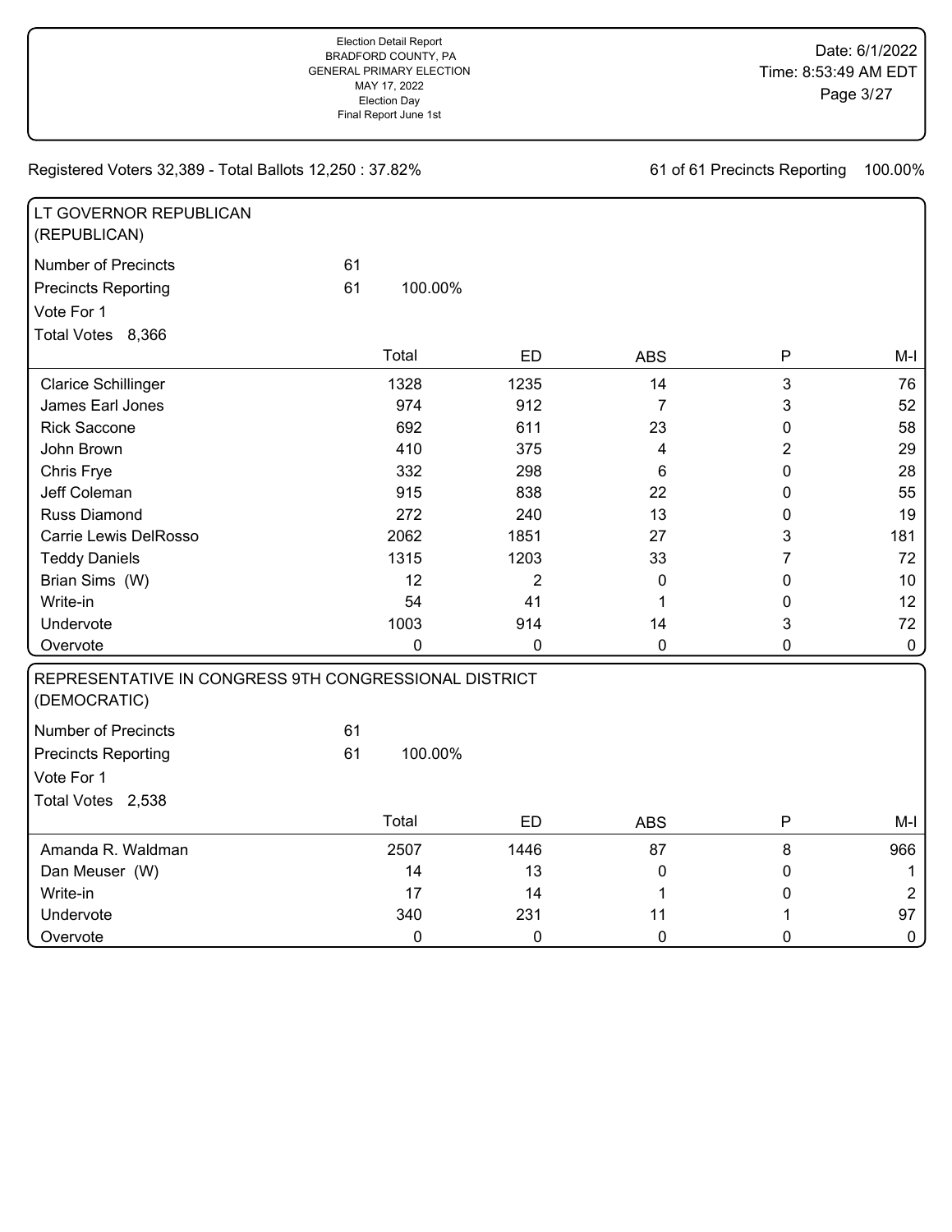| REPRESENTATIVE IN CONGRESS 9TH CONGRESSIONAL DISTRICT<br>(REPUBLICAN) |    |                |                |                |              |             |
|-----------------------------------------------------------------------|----|----------------|----------------|----------------|--------------|-------------|
| <b>Number of Precincts</b>                                            | 61 |                |                |                |              |             |
| <b>Precincts Reporting</b>                                            | 61 | 100.00%        |                |                |              |             |
| Vote For 1                                                            |    |                |                |                |              |             |
| Total Votes 8,128                                                     |    |                |                |                |              |             |
|                                                                       |    | Total          | <b>ED</b>      | <b>ABS</b>     | $\mathsf{P}$ | M-I         |
| Dan Meuser                                                            |    | 8019           | 7299           | 151            | 14           | 555         |
| Jim Bognet (W)                                                        |    | $\overline{2}$ | $\overline{c}$ | 0              | 0            | $\mathbf 0$ |
| Write-in                                                              |    | 107            | 87             | 3              | 0            | 17          |
| Undervote                                                             |    | 1241           | 1132           | 10             | 7            | 92          |
| Overvote                                                              |    | 0              | 0              | 0              | 0            | $\pmb{0}$   |
| REPRESENTATIVE IN THE GENERAL ASSEMBLY 68TH<br>(DEMOCRATIC)           |    |                |                |                |              |             |
| <b>Number of Precincts</b>                                            | 24 |                |                |                |              |             |
| <b>Precincts Reporting</b>                                            | 24 | 100.00%        |                |                |              |             |
| Vote For 1                                                            |    |                |                |                |              |             |
| Total Votes 61                                                        |    |                |                |                |              |             |
|                                                                       |    | Total          | <b>ED</b>      | <b>ABS</b>     | $\mathsf{P}$ | $M-I$       |
| Clint Owlett (W)                                                      |    | 24             | 14             | 0              | 0            | 10          |
| Write-in                                                              |    | 37             | 25             | 0              | 0            | 12          |
| Undervote                                                             |    | 908            | 557            | 28             | 5            | 318         |
| Overvote                                                              |    | 0              | 0              | 0              | 0            | $\mathbf 0$ |
| REPRESENTATIVE IN THE GENERAL ASSEMBLY 68TH<br>(REPUBLICAN)           |    |                |                |                |              |             |
| <b>Number of Precincts</b>                                            | 24 |                |                |                |              |             |
| <b>Precincts Reporting</b>                                            | 24 | 100.00%        |                |                |              |             |
| Vote For 1                                                            |    |                |                |                |              |             |
| Total Votes 3,733                                                     |    |                |                |                |              |             |
|                                                                       |    | Total          | ED             | <b>ABS</b>     | $\mathsf{P}$ | M-I         |
| <b>Clint Owlett</b>                                                   |    | 3723           | 3392           | 62             | 5            | 264         |
| Write-in                                                              |    | $10$           | 9              | 0              | 0            | 1           |
| Undervote                                                             |    | 251            | 235            | $\overline{c}$ | 4            | $10$        |
| Overvote                                                              |    | 0              | $\pmb{0}$      | $\pmb{0}$      | 0            | $\pmb{0}$   |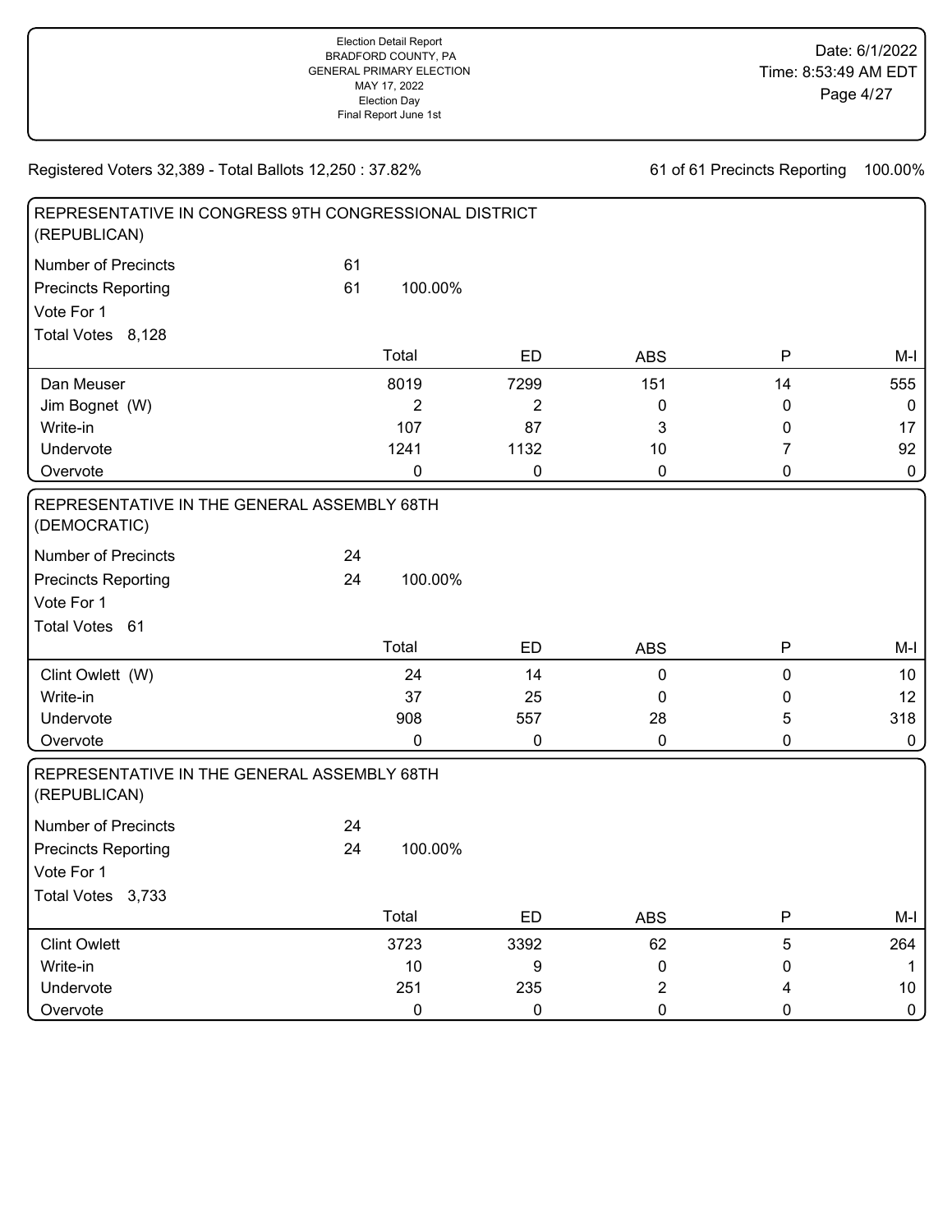| REPRESENTATIVE IN THE GENERAL ASSEMBLY 110TH<br>(DEMOCRATIC)           |          |             |           |             |                |             |
|------------------------------------------------------------------------|----------|-------------|-----------|-------------|----------------|-------------|
| <b>Number of Precincts</b><br><b>Precincts Reporting</b><br>Vote For 1 | 37<br>37 | 100.00%     |           |             |                |             |
| <b>Total Votes</b><br>119                                              |          |             |           |             |                |             |
|                                                                        |          | Total       | <b>ED</b> | <b>ABS</b>  | P              | $M-I$       |
|                                                                        |          |             |           |             |                |             |
| Tina Pickett (W)                                                       |          | 27          | 15        | 1           | $\mathbf 0$    | 11          |
| Write-in                                                               |          | 92          | 57        | 5           | 0              | 30          |
| Undervote                                                              |          | 1790        | 1036      | 65          | 4              | 685         |
| Overvote                                                               |          | 0           | $\pmb{0}$ | $\mathbf 0$ | $\mathbf 0$    | $\mathbf 0$ |
| REPRESENTATIVE IN THE GENERAL ASSEMBLY 110TH<br>(REPUBLICAN)           |          |             |           |             |                |             |
| <b>Number of Precincts</b>                                             | 37       |             |           |             |                |             |
| <b>Precincts Reporting</b>                                             | 37       | 100.00%     |           |             |                |             |
| Vote For 1                                                             |          |             |           |             |                |             |
| Total Votes 5,063                                                      |          |             |           |             |                |             |
|                                                                        |          | Total       | ED        | <b>ABS</b>  | P              | $M-I$       |
| <b>Tina Pickett</b>                                                    |          | 4988        | 4524      | 93          | $\overline{7}$ | 364         |
| Write-in                                                               |          | 75          | 70        | 1           | $\mathbf 0$    | 4           |
| Undervote                                                              |          | 322         | 290       | 6           | 5              | 21          |
| Overvote                                                               |          | 0           | 0         | 0           | $\mathbf 0$    | $\mathbf 0$ |
| DEMOCRATIC STATE COMMITTEE 8TH DISTRICT<br>(DEMOCRATIC)                |          |             |           |             |                |             |
| <b>Number of Precincts</b>                                             | 61       |             |           |             |                |             |
| <b>Precincts Reporting</b>                                             | 61       | 100.00%     |           |             |                |             |
| Vote For 1                                                             |          |             |           |             |                |             |
| Total Votes 294                                                        |          |             |           |             |                |             |
|                                                                        |          | Total       | <b>ED</b> | <b>ABS</b>  | P              | $M-I$       |
| Jeffrey Gonzalez (W)                                                   |          | 183         | 72        | 16          | $\pmb{0}$      | 95          |
| Write-in                                                               |          | 111         | 71        | 3           | 1              | 36          |
| Undervote                                                              |          | 2584        | 1561      | 80          | 8              | 935         |
| Overvote                                                               |          | $\mathbf 0$ | 0         | $\mathbf 0$ | $\mathbf 0$    | $\pmb{0}$   |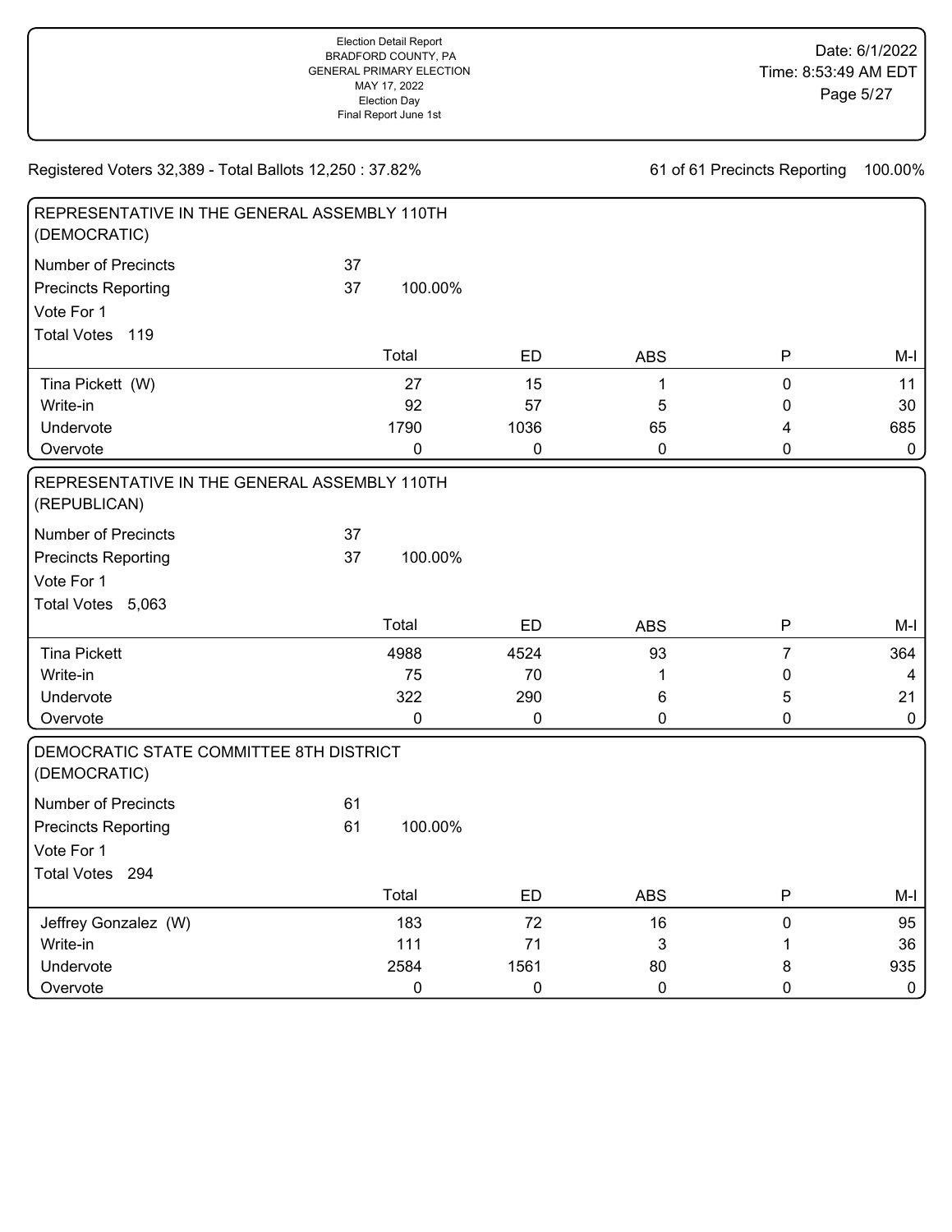| REPUBLICAN STATE COMMITTEE 8TH DISTRICT<br>(REPUBLICAN)    |    |                         |             |                |             |                |
|------------------------------------------------------------|----|-------------------------|-------------|----------------|-------------|----------------|
| <b>Number of Precincts</b>                                 | 61 |                         |             |                |             |                |
| <b>Precincts Reporting</b>                                 | 61 | 100.00%                 |             |                |             |                |
| Vote For 2                                                 |    |                         |             |                |             |                |
| Total Votes 14,546                                         |    |                         |             |                |             |                |
|                                                            |    | Total                   | <b>ED</b>   | <b>ABS</b>     | P           | $M-I$          |
| <b>Eric Matthews</b>                                       |    | 7033                    | 6406        | 132            | 10          | 485            |
| Krystle Bristol                                            |    | 7446                    | 6760        | 132            | 9           | 545            |
| Jason Krise (W)                                            |    | 0                       | $\mathbf 0$ | 0              | 0           | $\mathbf 0$    |
| Write-in                                                   |    | 67                      | 53          | 5              | 0           | 9              |
| Undervote                                                  |    | 4192                    | 3821        | 59             | 23          | 289            |
| Overvote                                                   |    | 0                       | 0           | $\pmb{0}$      | $\pmb{0}$   | $\pmb{0}$      |
| DEMOCRATIC COMMITTEE - ASYLUM TOWNSHIP<br>(DEMOCRATIC)     |    |                         |             |                |             |                |
| <b>Number of Precincts</b>                                 | 1  |                         |             |                |             |                |
| <b>Precincts Reporting</b>                                 | 1  | 100.00%                 |             |                |             |                |
| Vote For 2                                                 |    |                         |             |                |             |                |
| Total Votes 44                                             |    |                         |             |                |             |                |
|                                                            |    | Total                   | <b>ED</b>   | <b>ABS</b>     | P           | $M-I$          |
| Roy E. Woodruff, Jr.                                       |    | 43                      | 20          | $\overline{2}$ | 0           | 21             |
| Write-in                                                   |    | 1                       | 0           | 0              | 0           | $\mathbf 1$    |
| Undervote                                                  |    | 54                      | 28          | 2              | 0           | 24             |
| Overvote                                                   |    | 0                       | 0           | 0              | 0           | 0              |
| DEMOCRATIC COMMITTEE - SHESHEQUIN TOWNSHIP<br>(DEMOCRATIC) |    |                         |             |                |             |                |
| <b>Number of Precincts</b>                                 | 1  |                         |             |                |             |                |
| <b>Precincts Reporting</b>                                 | 1  | 100.00%                 |             |                |             |                |
| Vote For 2                                                 |    |                         |             |                |             |                |
| Total Votes 49                                             |    |                         |             |                |             |                |
|                                                            |    | Total                   | ED          | <b>ABS</b>     | P           | $M-I$          |
| Fran Brown                                                 |    | 47                      | 21          | 1              | $\pmb{0}$   | 25             |
| Write-in                                                   |    | $\overline{\mathbf{c}}$ | 0           | 0              | 0           | $\overline{2}$ |
| Undervote                                                  |    | 51                      | 23          | 1              | $\mathbf 0$ | 27             |
| Overvote                                                   |    | $\pmb{0}$               | $\pmb{0}$   | 0              | 0           | $\mathbf{0}$   |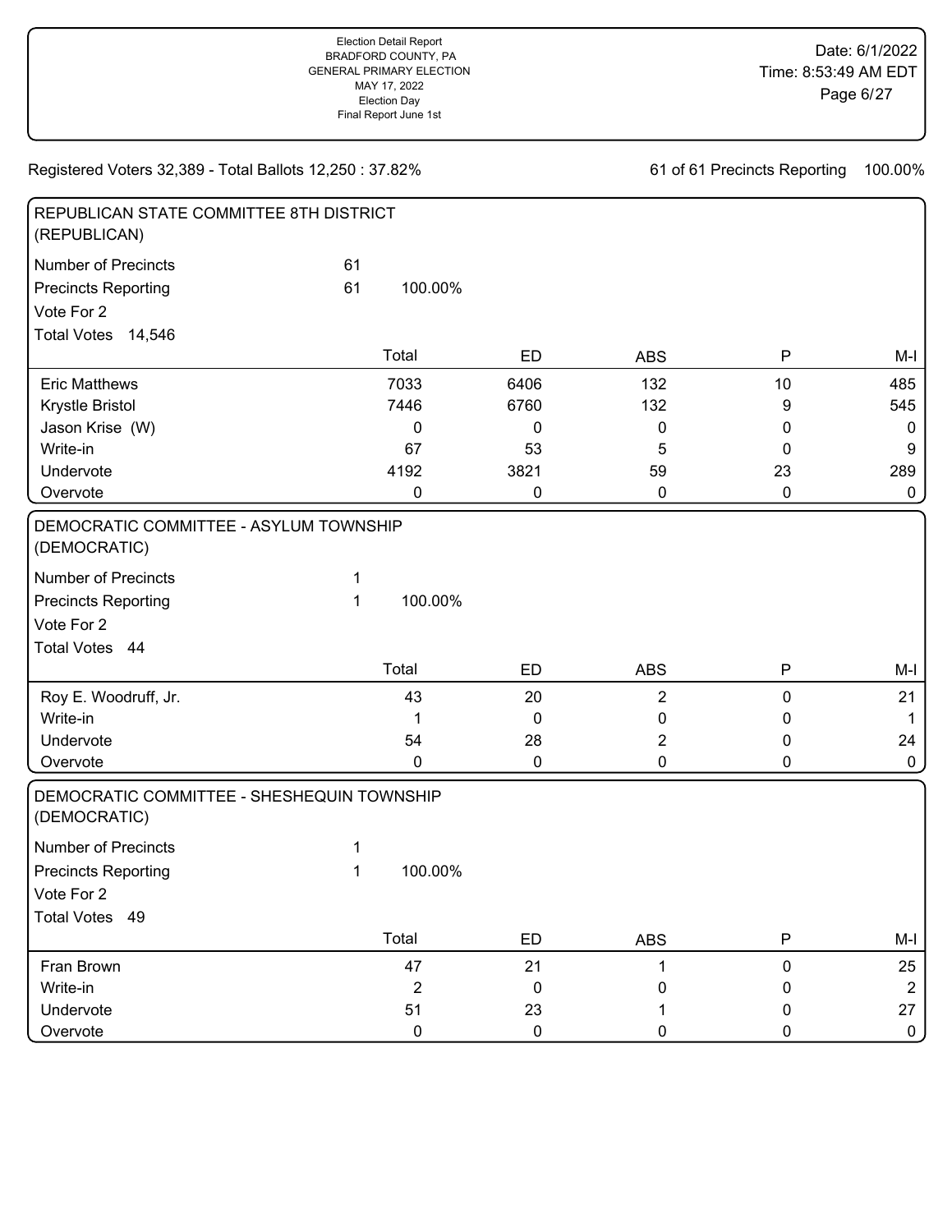| DEMOCRATIC COMMITTEE - SMITHFIELD TOWNSHIP<br>(DEMOCRATIC)      |             |                |             |            |           |                  |
|-----------------------------------------------------------------|-------------|----------------|-------------|------------|-----------|------------------|
| <b>Number of Precincts</b>                                      | 1           |                |             |            |           |                  |
| <b>Precincts Reporting</b>                                      | 1           | 100.00%        |             |            |           |                  |
| Vote For 2                                                      |             |                |             |            |           |                  |
| Total Votes 111                                                 |             |                |             |            |           |                  |
|                                                                 |             | Total          | <b>ED</b>   | <b>ABS</b> | P         | M-I              |
| Marcia S. Kesten                                                |             | 56             | 31          |            | 0         | 24               |
| Alice B. Moyer                                                  |             | 48             | 26          |            | 0         | 21               |
| Write-in                                                        |             | 7              | 6           | 0          | 0         | $\mathbf{1}$     |
| Undervote                                                       |             | 39             | 19          | 0          | 0         | 20               |
| Overvote                                                        |             | 0              | 0           | 0          | 0         | $\mathbf 0$      |
| DEMOCRATIC COMMITTEE - TOWANDA BOROUGH 2ND WARD<br>(DEMOCRATIC) |             |                |             |            |           |                  |
| <b>Number of Precincts</b>                                      | 1           |                |             |            |           |                  |
| <b>Precincts Reporting</b>                                      | 1           | 100.00%        |             |            |           |                  |
| Vote For 2                                                      |             |                |             |            |           |                  |
| Total Votes 91                                                  |             |                |             |            |           |                  |
|                                                                 |             | Total          | ED          | <b>ABS</b> | Ρ         | M-I              |
| Lisa Kay LaBarre                                                |             | 46             | 29          |            | 0         | 16               |
| Richard B. Lewis                                                |             | 42             | 28          |            | 0         | 13               |
| Write-in                                                        |             | 3              | 3           | 0          | 0         | $\mathbf 0$      |
| Undervote                                                       |             | 25             | 20          | 0          | 0         | 5                |
| Overvote                                                        |             | 0              | $\mathbf 0$ | 0          | 0         | $\mathbf 0$      |
| DEMOCRATIC COMMITTEE - TOWANDA BOROUGH 3RD WARD                 |             |                |             |            |           |                  |
| (DEMOCRATIC)                                                    |             |                |             |            |           |                  |
| <b>Number of Precincts</b>                                      | 1           |                |             |            |           |                  |
| <b>Precincts Reporting</b>                                      | $\mathbf 1$ | 100.00%        |             |            |           |                  |
|                                                                 |             |                |             |            |           |                  |
| Vote For 2<br>Total Votes 113                                   |             |                |             |            |           |                  |
|                                                                 |             | Total          | ED          | <b>ABS</b> | P         | $M-I$            |
| Fred N. Smith                                                   |             | 55             | 36          | 1          | $\pmb{0}$ | 18               |
| Margueriet M. Smith                                             |             | 56             | 36          | 2          | 0         | 18               |
| Write-in                                                        |             | $\overline{2}$ | 1           |            | 0         | $\boldsymbol{0}$ |
| Undervote                                                       |             | 17             | 11          | 0          | 0         | 6                |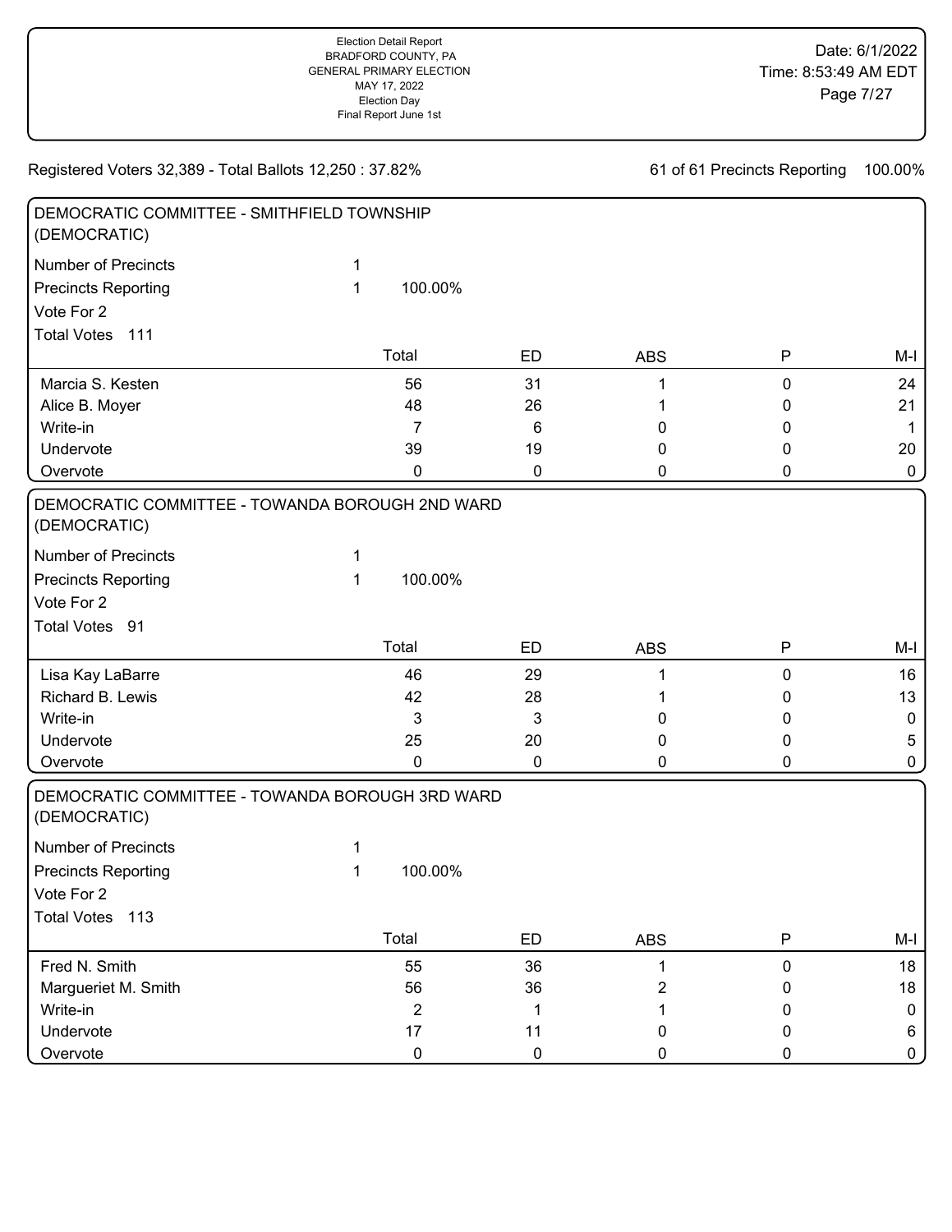| DEMOCRATIC COMMITTEE - TOWANDA TOWNSHIP<br>(DEMOCRATIC) |   |                |                |                |           |                |
|---------------------------------------------------------|---|----------------|----------------|----------------|-----------|----------------|
| <b>Number of Precincts</b>                              | 1 |                |                |                |           |                |
| <b>Precincts Reporting</b>                              | 1 | 100.00%        |                |                |           |                |
| Vote For 2                                              |   |                |                |                |           |                |
| Total Votes 89                                          |   |                |                |                |           |                |
|                                                         |   | Total          | <b>ED</b>      | <b>ABS</b>     | P         | M-I            |
| Jeffrey M. Gonzalez                                     |   | 44             | 15             | 1              | $\pmb{0}$ | 28             |
| Diane Gonzalez                                          |   | 43             | 15             |                | 0         | 27             |
| Write-in                                                |   | $\overline{2}$ | 0              | 0              | 0         | $\overline{2}$ |
| Undervote                                               |   | 9              | 6              | 0              | 0         | $\mathbf{3}$   |
| Overvote                                                |   | 0              | 0              | 0              | 0         | 0              |
| DEMOCRATIC COMMITTEE - TROY BOROUGH<br>(DEMOCRATIC)     |   |                |                |                |           |                |
| <b>Number of Precincts</b>                              | 1 |                |                |                |           |                |
| <b>Precincts Reporting</b>                              | 1 | 100.00%        |                |                |           |                |
| Vote For 2                                              |   |                |                |                |           |                |
| Total Votes 114                                         |   |                |                |                |           |                |
|                                                         |   | Total          | <b>ED</b>      | <b>ABS</b>     | P         | $M-I$          |
| Zachary R. Gates                                        |   | 55             | 32             | 0              | 1         | 22             |
| Sarah Gates                                             |   | 56             | 32             | 0              | 1         | 23             |
| Write-in                                                |   | 3              | $\overline{2}$ | 0              | 0         | $\mathbf 1$    |
| Undervote                                               |   | 24             | 20             | 0              | 0         | $\overline{4}$ |
| Overvote                                                |   | 0              | 0              | 0              | 0         | $\mathbf 0$    |
| DEMOCRATIC COMMITTEE - WELLS TOWNSHIP<br>(DEMOCRATIC)   |   |                |                |                |           |                |
| <b>Number of Precincts</b>                              |   |                |                |                |           |                |
|                                                         | 1 |                |                |                |           |                |
| <b>Precincts Reporting</b>                              | 1 | 100.00%        |                |                |           |                |
| Vote For 2                                              |   |                |                |                |           |                |
| Total Votes 73                                          |   |                |                |                |           |                |
|                                                         |   | Total          | ED             | <b>ABS</b>     | P         | M-I            |
| Jeff Warner                                             |   | 36             | 21             | $\overline{2}$ | $\pmb{0}$ | 13             |
| Lynda Warner                                            |   | 37             | 20             | $\overline{2}$ | 0         | 15             |
| Write-in                                                |   | $\pmb{0}$      | 0              | 0              | 0         | $\mathbf 0$    |
| Undervote                                               |   | 17             | 9              | 0              | 0         | 8              |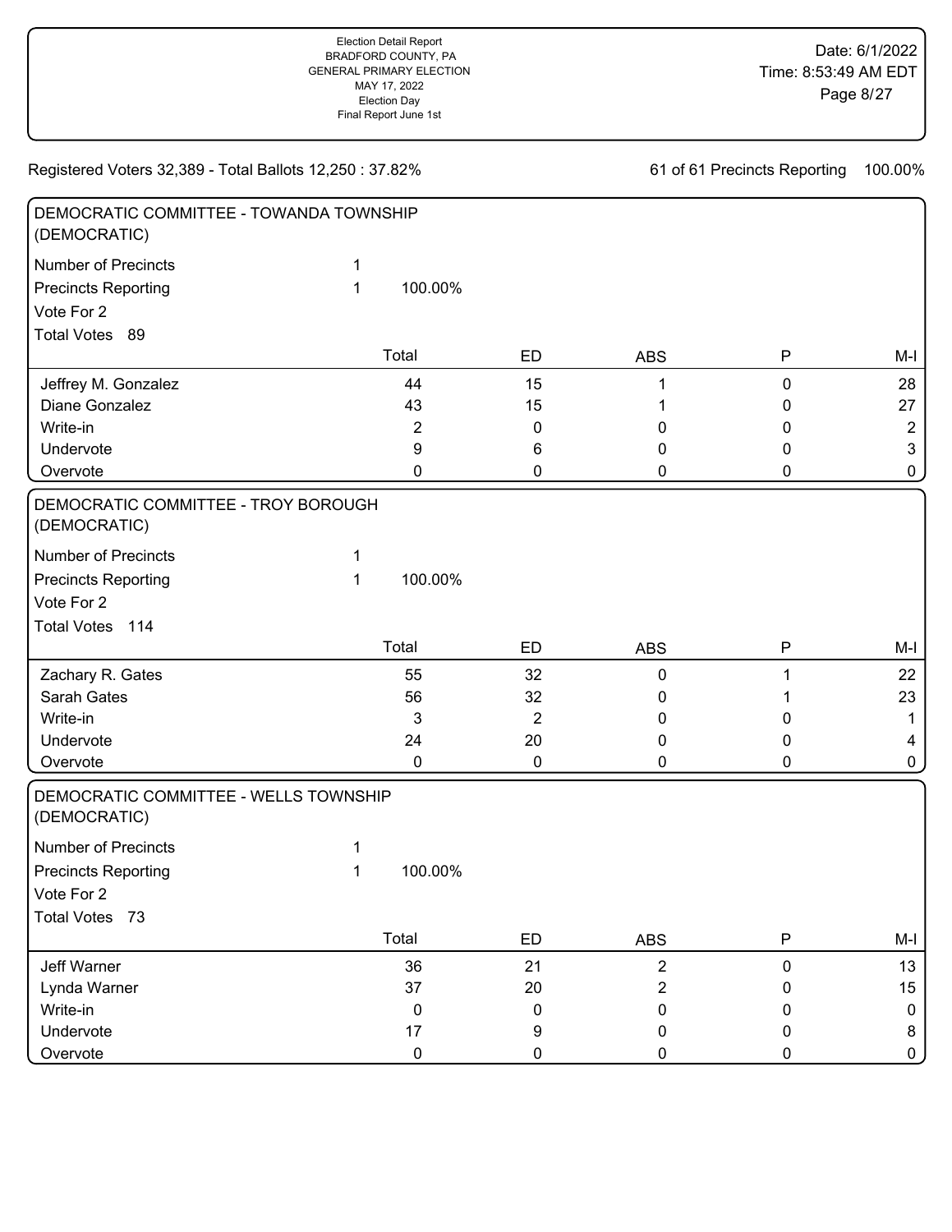| DEMOCRATIC COMMITTEE - WINDHAM TOWNSHIP<br>(DEMOCRATIC)  |   |         |             |            |              |                |
|----------------------------------------------------------|---|---------|-------------|------------|--------------|----------------|
| <b>Number of Precincts</b>                               | 1 |         |             |            |              |                |
| <b>Precincts Reporting</b>                               | 1 | 100.00% |             |            |              |                |
| Vote For 2                                               |   |         |             |            |              |                |
| Total Votes 68                                           |   |         |             |            |              |                |
|                                                          |   | Total   | <b>ED</b>   | <b>ABS</b> | P            | M-I            |
| George Vivino-Hintze                                     |   | 32      | 20          | 0          | 1            | 11             |
| Anne Vivino-Hintze                                       |   | 36      | 22          | 0          |              | 13             |
| Write-in                                                 |   | 0       | 0           | 0          | 0            | $\mathbf 0$    |
| Undervote                                                |   | 8       | 6           | 0          | 0            | $\overline{2}$ |
| Overvote                                                 |   | 0       | 0           | 0          | 0            | 0              |
| DEMOCRATIC COMMITTEE - WYALUSING BOROUGH<br>(DEMOCRATIC) |   |         |             |            |              |                |
| <b>Number of Precincts</b>                               | 1 |         |             |            |              |                |
| <b>Precincts Reporting</b>                               | 1 | 100.00% |             |            |              |                |
| Vote For 2                                               |   |         |             |            |              |                |
| Total Votes 31                                           |   |         |             |            |              |                |
|                                                          |   | Total   | <b>ED</b>   | <b>ABS</b> | $\mathsf{P}$ | M-I            |
| Christine Heyman                                         |   | 31      | 24          | 0          | 1            | 6              |
| Write-in                                                 |   | 0       | 0           | 0          | 0            | 0              |
| Undervote                                                |   | 39      | 32          | 0          |              | 6              |
| Overvote                                                 |   | 0       | $\mathsf 0$ | 0          | 0            | 0              |
| DEMOCRATIC COMMITTEE - ALBA BOROUGH<br>(DEMOCRATIC)      |   |         |             |            |              |                |
| <b>Number of Precincts</b>                               | 1 |         |             |            |              |                |
| <b>Precincts Reporting</b>                               | 1 | 100.00% |             |            |              |                |
| Vote For 2                                               |   |         |             |            |              |                |
| Total Votes 0                                            |   |         |             |            |              |                |
|                                                          |   | Total   | ED          | <b>ABS</b> | P            | M-I            |
| No Candidate Filed                                       |   |         |             |            |              |                |
| Write-in                                                 |   | 0       | 0           | 0          | $\pmb{0}$    | 0              |
| Undervote                                                |   | 8       | 4           | 0          | 0            | $\overline{4}$ |
| Overvote                                                 |   | 0       | 0           | 0          | 0            | $\mathbf{0}$   |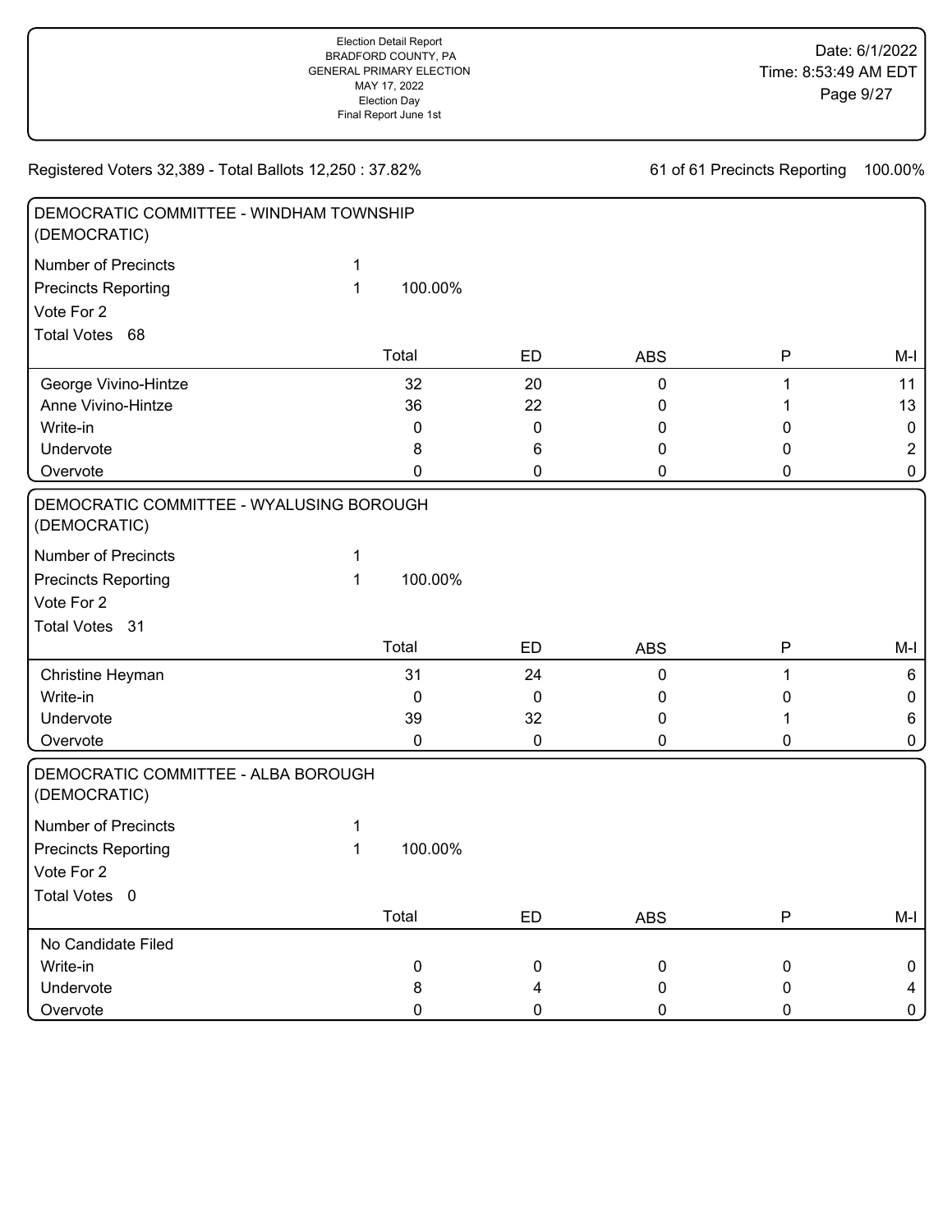| DEMOCRATIC COMMITTEE - ALBANY TOWNSHIP<br>(DEMOCRATIC)         |              |             |           |             |           |              |
|----------------------------------------------------------------|--------------|-------------|-----------|-------------|-----------|--------------|
| <b>Number of Precincts</b>                                     | $\mathbf 1$  |             |           |             |           |              |
| <b>Precincts Reporting</b>                                     | $\mathbf{1}$ | 100.00%     |           |             |           |              |
| Vote For 2                                                     |              |             |           |             |           |              |
| Total Votes 3                                                  |              |             |           |             |           |              |
|                                                                |              | Total       | ED        | <b>ABS</b>  | ${\sf P}$ | M-I          |
| Karl D Heath (W)                                               |              | 0           | 0         | $\mathbf 0$ | 0         | $\mathsf 0$  |
| Write-in                                                       |              | 3           | 0         | 0           | 0         | $\mathbf{3}$ |
| Undervote                                                      |              | 95          | 50        | 4           | 0         | 41           |
| Overvote                                                       |              | $\mathbf 0$ | $\pmb{0}$ | 0           | 0         | $\mathbf 0$  |
| DEMOCRATIC COMMITTEE - ARMENIA TOWNSHIP<br>(DEMOCRATIC)        |              |             |           |             |           |              |
| <b>Number of Precincts</b>                                     | 1            |             |           |             |           |              |
| <b>Precincts Reporting</b>                                     | $\mathbf{1}$ | 100.00%     |           |             |           |              |
| Vote For 2                                                     |              |             |           |             |           |              |
| Total Votes 0                                                  |              |             |           |             |           |              |
|                                                                |              | Total       | <b>ED</b> | <b>ABS</b>  | ${\sf P}$ | $M-I$        |
| No Candidate Filed                                             |              |             |           |             |           |              |
| Write-in                                                       |              | $\pmb{0}$   | $\pmb{0}$ | $\pmb{0}$   | $\pmb{0}$ | 0            |
| Undervote                                                      |              | 14          | 14        | 0           | 0         | 0            |
| Overvote                                                       |              | 0           | 0         | $\Omega$    | 0         | 0            |
| DEMOCRATIC COMMITTEE - ATHENS BOROUGH 1ST WARD<br>(DEMOCRATIC) |              |             |           |             |           |              |
| <b>Number of Precincts</b>                                     | 1            |             |           |             |           |              |
| <b>Precincts Reporting</b>                                     | $\mathbf{1}$ | 100.00%     |           |             |           |              |
| Vote For 2                                                     |              |             |           |             |           |              |
| Total Votes 6                                                  |              |             |           |             |           |              |
|                                                                |              | Total       | <b>ED</b> | <b>ABS</b>  | Ρ         | $M-I$        |
| No Candidate Filed                                             |              |             |           |             |           |              |
| Write-in                                                       |              | $\,6\,$     | 3         | $\pmb{0}$   | 0         | 3            |
| Undervote                                                      |              | 80          | 51        | 0           | 0         | 29           |
| Overvote                                                       |              | 0           | 0         | $\mathbf 0$ | 0         | $\mathbf 0$  |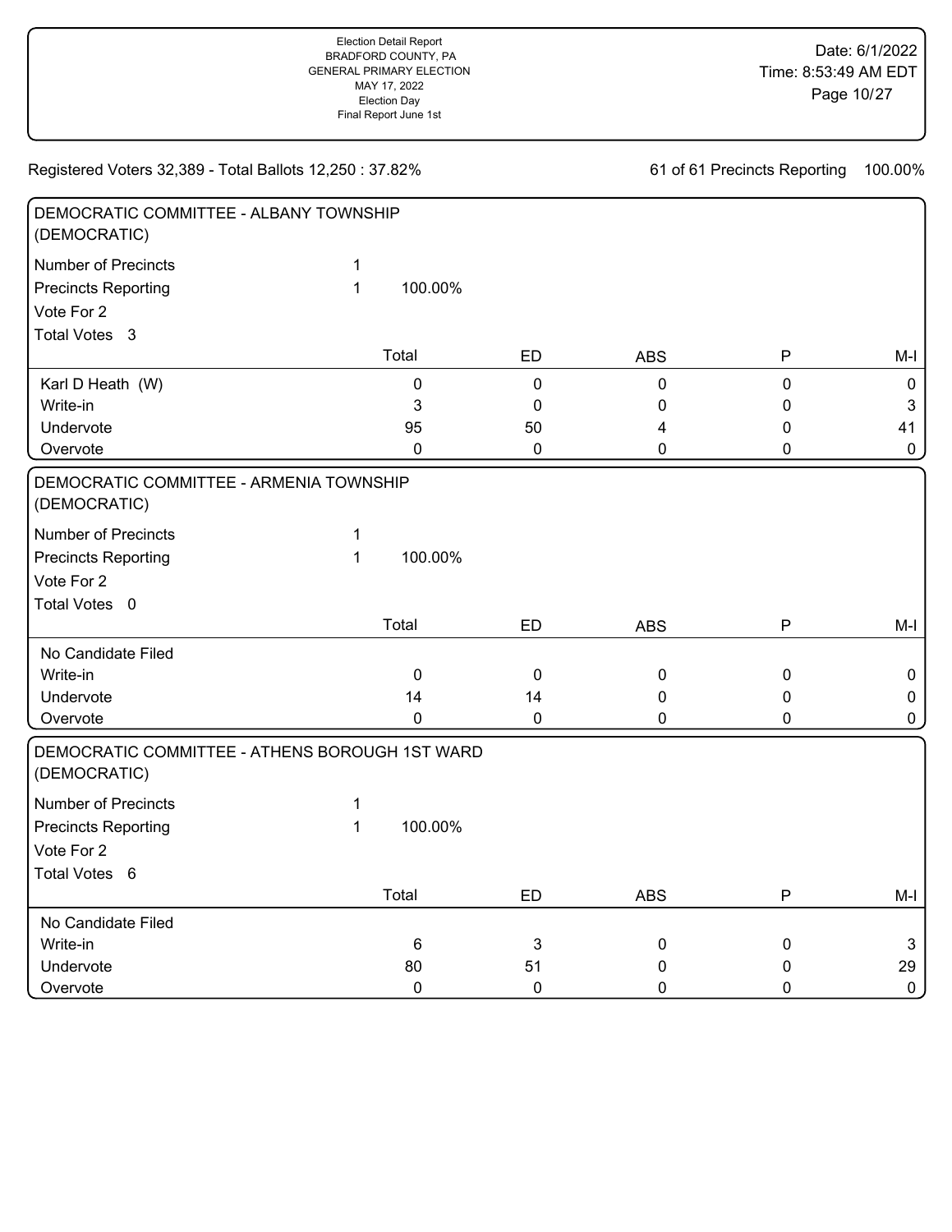| DEMOCRATIC COMMITTEE - ATHENS BOROUGH 2ND WARD<br>(DEMOCRATIC) |   |                |             |            |              |                |
|----------------------------------------------------------------|---|----------------|-------------|------------|--------------|----------------|
| <b>Number of Precincts</b>                                     | 1 |                |             |            |              |                |
| <b>Precincts Reporting</b>                                     | 1 | 100.00%        |             |            |              |                |
| Vote For 2                                                     |   |                |             |            |              |                |
| Total Votes 7                                                  |   |                |             |            |              |                |
|                                                                |   | Total          | <b>ED</b>   | <b>ABS</b> | ${\sf P}$    | $M-I$          |
| Elizabeth Owen (W)                                             |   | $\overline{2}$ | 0           | 0          | $\pmb{0}$    | $\overline{2}$ |
| Gabe Felton (W)                                                |   | $\overline{2}$ | 0           | 0          | 0            | $\overline{2}$ |
| Write-in                                                       |   | 3              | 0           | 0          | 0            | $\mathbf{3}$   |
| Undervote                                                      |   | 61             | 42          | 0          | 0            | 19             |
| Overvote                                                       |   | 0              | 0           | 0          | 0            | $\pmb{0}$      |
| DEMOCRATIC COMMITTEE - ATHENS BOROUGH 3RD WARD<br>(DEMOCRATIC) |   |                |             |            |              |                |
| <b>Number of Precincts</b>                                     | 1 |                |             |            |              |                |
| <b>Precincts Reporting</b>                                     | 1 | 100.00%        |             |            |              |                |
| Vote For 2                                                     |   |                |             |            |              |                |
| Total Votes <sub>2</sub>                                       |   |                |             |            |              |                |
|                                                                |   | Total          | ED          | <b>ABS</b> | $\mathsf{P}$ | $M-I$          |
| No Candidate Filed                                             |   |                |             |            |              |                |
| Write-in                                                       |   | $\overline{2}$ | $\mathbf 1$ | 0          | $\pmb{0}$    | $\mathbf{1}$   |
| Undervote                                                      |   | 88             | 51          | 0          | 0            | 37             |
| Overvote                                                       |   | 0              | 0           | 0          | 0            | $\pmb{0}$      |
| DEMOCRATIC COMMITTEE - ATHENS BOROUGH 4TH WARD<br>(DEMOCRATIC) |   |                |             |            |              |                |
| <b>Number of Precincts</b>                                     | 1 |                |             |            |              |                |
| <b>Precincts Reporting</b>                                     | 1 | 100.00%        |             |            |              |                |
| Vote For 2                                                     |   |                |             |            |              |                |
| Total Votes 12                                                 |   |                |             |            |              |                |
|                                                                |   | Total          | ED          | <b>ABS</b> | P            | $M-I$          |
| David Fortune (W)                                              |   | 3              | 3           | 0          | 0            | 0              |
| Write-in                                                       |   | 9              | 6           | 0          | 0            | $\sqrt{3}$     |
| Undervote                                                      |   | 102            | 73          | 6          | 0            | 23             |
| Overvote                                                       |   | $\pmb{0}$      | $\pmb{0}$   | 0          | 0            | $\mathbf{0}$   |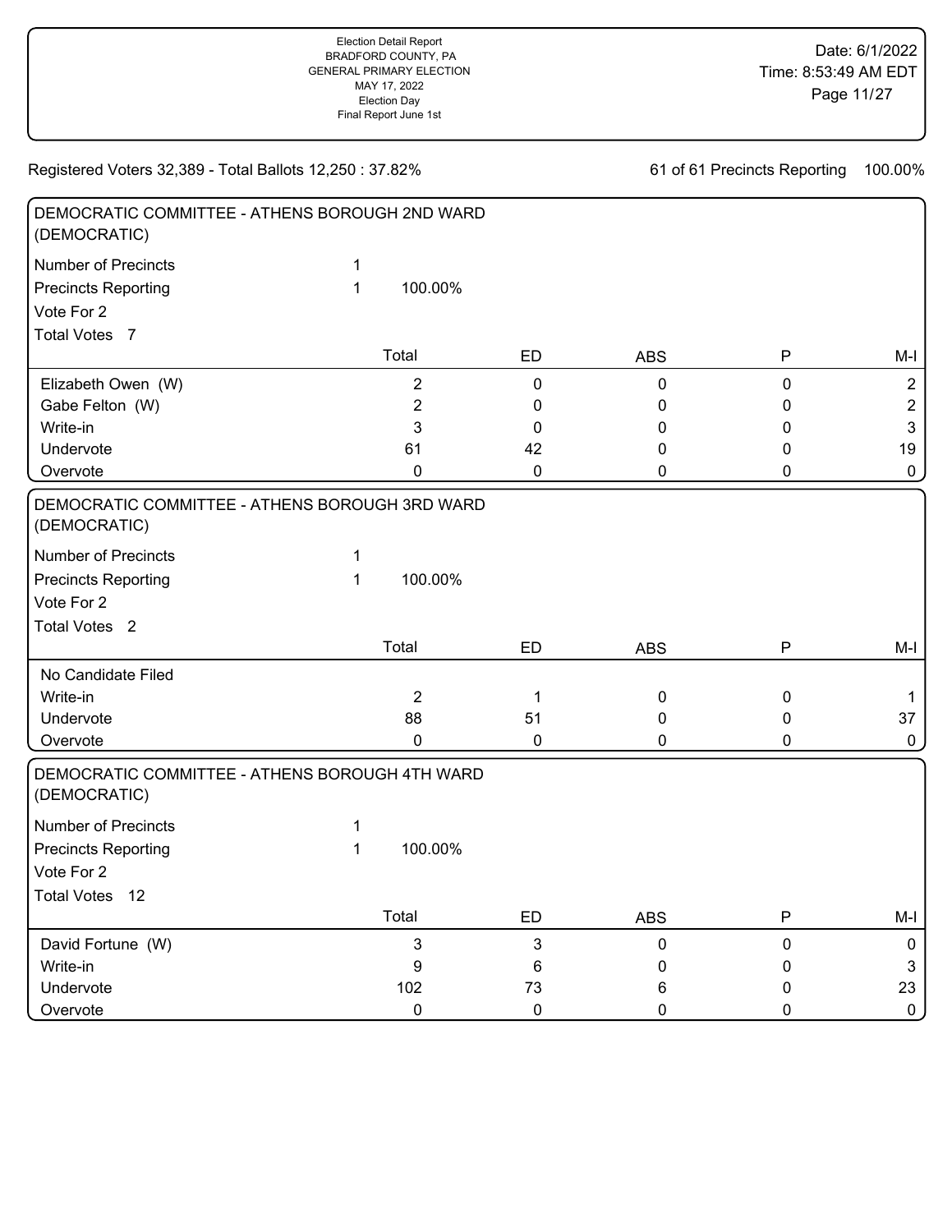| DEMOCRATIC COMMITTEE - ATHENS TOWNSHIP 1ST DISTRICT<br>(DEMOCRATIC) |              |             |                |            |              |             |
|---------------------------------------------------------------------|--------------|-------------|----------------|------------|--------------|-------------|
| <b>Number of Precincts</b>                                          | 1            |             |                |            |              |             |
| <b>Precincts Reporting</b>                                          | $\mathbf{1}$ | 100.00%     |                |            |              |             |
| Vote For 2                                                          |              |             |                |            |              |             |
| <b>Total Votes</b><br>10                                            |              |             |                |            |              |             |
|                                                                     |              | Total       | <b>ED</b>      | <b>ABS</b> | ${\sf P}$    | $M-I$       |
| No Candidate Filed                                                  |              |             |                |            |              |             |
| Write-in                                                            |              | 10          | 1              | 1          | 0            | 8           |
| Undervote                                                           |              | 206         | 107            | 5          | 0            | 94          |
| Overvote                                                            |              | $\mathbf 0$ | $\pmb{0}$      | 0          | 0            | $\pmb{0}$   |
| DEMOCRATIC COMMITTEE - ATHENS TOWNSHIP 2ND DISTRICT<br>(DEMOCRATIC) |              |             |                |            |              |             |
| <b>Number of Precincts</b>                                          | 1            |             |                |            |              |             |
| <b>Precincts Reporting</b>                                          | $\mathbf{1}$ | 100.00%     |                |            |              |             |
| Vote For 2                                                          |              |             |                |            |              |             |
| Total Votes 38                                                      |              |             |                |            |              |             |
|                                                                     |              | Total       | <b>ED</b>      | <b>ABS</b> | $\mathsf{P}$ | M-I         |
| Cynthia Baer (W)                                                    |              | 5           | $\overline{5}$ | 0          | 0            | $\mathbf 0$ |
| Write-in                                                            |              | 33          | 4              | 5          | 0            | 24          |
| Undervote                                                           |              | 386         | 155            | 15         | 0            | 216         |
| Overvote                                                            |              | 0           | $\mathbf 0$    | 0          | 0            | $\pmb{0}$   |
| DEMOCRATIC COMMITTEE - BURLINGTON BOROUGH<br>(DEMOCRATIC)           |              |             |                |            |              |             |
| <b>Number of Precincts</b>                                          | 1            |             |                |            |              |             |
| <b>Precincts Reporting</b>                                          | $\mathbf{1}$ | 100.00%     |                |            |              |             |
| Vote For 2                                                          |              |             |                |            |              |             |
| Total Votes 0                                                       |              |             |                |            |              |             |
|                                                                     |              | Total       | <b>ED</b>      | <b>ABS</b> | ${\sf P}$    | $M-I$       |
| No Candidate Filed                                                  |              |             |                |            |              |             |
| Write-in                                                            |              | $\pmb{0}$   | $\pmb{0}$      | $\pmb{0}$  | 0            | $\pmb{0}$   |
| Undervote                                                           |              | 14          | 14             | 0          | 0            | $\pmb{0}$   |
| Overvote                                                            |              | $\mathbf 0$ | $\mathbf 0$    | 0          | 0            | $\pmb{0}$   |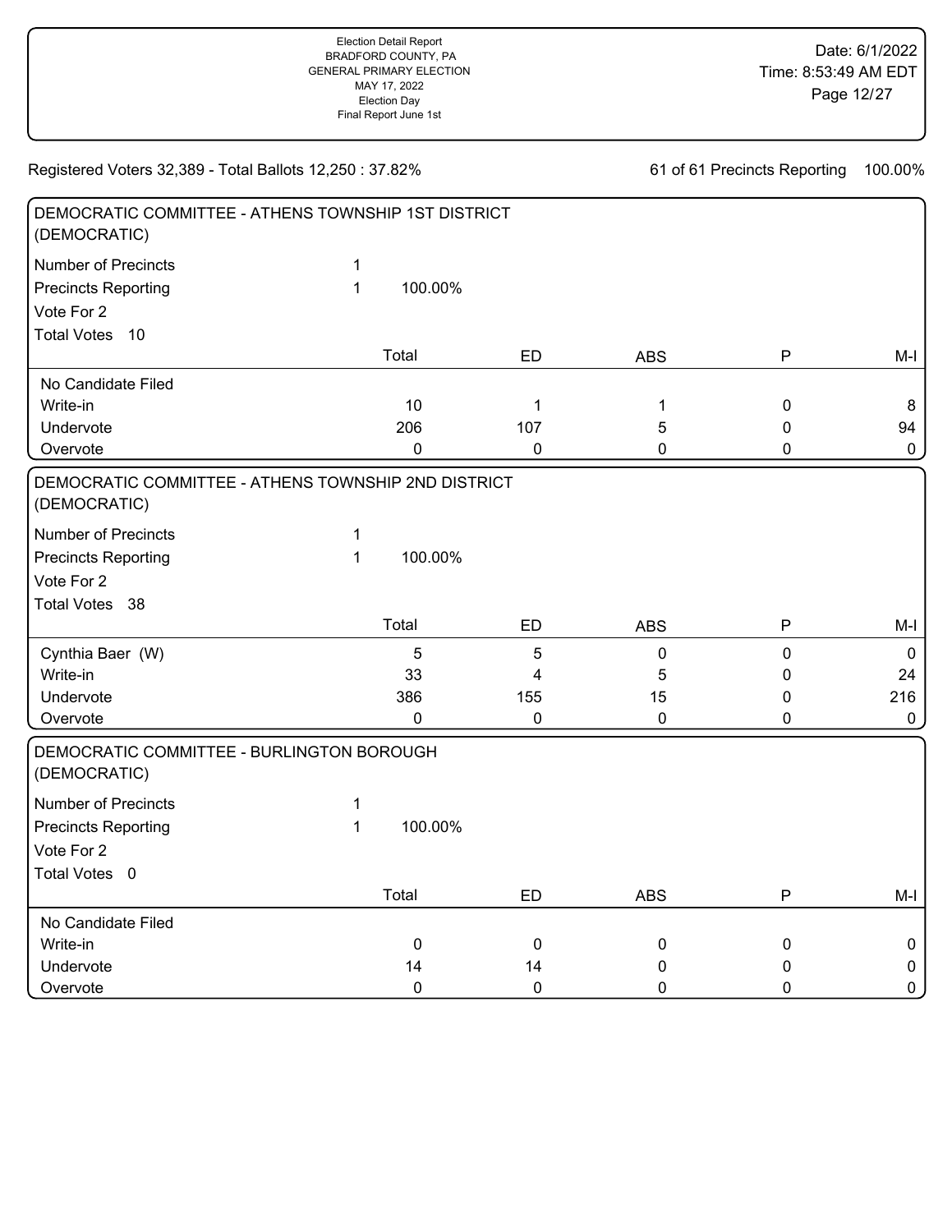| DEMOCRATIC COMMITTEE - BURLINGTON TOWNSHIP<br>(DEMOCRATIC)      |              |             |             |             |                |                |
|-----------------------------------------------------------------|--------------|-------------|-------------|-------------|----------------|----------------|
| <b>Number of Precincts</b>                                      | $\mathbf{1}$ |             |             |             |                |                |
| <b>Precincts Reporting</b>                                      | $\mathbf{1}$ | 100.00%     |             |             |                |                |
| Vote For 2                                                      |              |             |             |             |                |                |
| Total Votes 0                                                   |              |             |             |             |                |                |
|                                                                 |              | Total       | ED          | <b>ABS</b>  | P              | $M-I$          |
| No Candidate Filed                                              |              |             |             |             |                |                |
| Write-in                                                        |              | $\mathbf 0$ | $\mathbf 0$ | $\mathbf 0$ | $\pmb{0}$      | 0              |
| Undervote                                                       |              | 66          | 42          | 0           | $\overline{2}$ | 22             |
| Overvote                                                        |              | $\mathbf 0$ | 0           | 0           | $\mathbf 0$    | $\mathbf 0$    |
| DEMOCRATIC COMMITTEE - WEST BURLINGTON TOWNSHIP<br>(DEMOCRATIC) |              |             |             |             |                |                |
| <b>Number of Precincts</b>                                      | 1            |             |             |             |                |                |
| <b>Precincts Reporting</b>                                      | $\mathbf{1}$ | 100.00%     |             |             |                |                |
| Vote For 2                                                      |              |             |             |             |                |                |
| <b>Total Votes</b><br>$\overline{1}$                            |              |             |             |             |                |                |
|                                                                 |              | Total       | ED          | <b>ABS</b>  | P              | $M-I$          |
| No Candidate Filed                                              |              |             |             |             |                |                |
| Write-in                                                        |              | 1           | $\mathbf 1$ | $\pmb{0}$   | $\pmb{0}$      | $\pmb{0}$      |
| Undervote                                                       |              | 43          | 35          | 2           | 0              | 6              |
| Overvote                                                        |              | $\mathbf 0$ | 0           | 0           | 0              | $\mathbf 0$    |
| DEMOCRATIC COMMITTEE - CANTON BOROUGH<br>(DEMOCRATIC)           |              |             |             |             |                |                |
| <b>Number of Precincts</b>                                      | $\mathbf{1}$ |             |             |             |                |                |
| <b>Precincts Reporting</b>                                      | $\mathbf{1}$ | 100.00%     |             |             |                |                |
| Vote For 2                                                      |              |             |             |             |                |                |
| Total Votes 6                                                   |              |             |             |             |                |                |
|                                                                 |              | Total       | <b>ED</b>   | <b>ABS</b>  | P              | M-I            |
| Non Compliant (W)                                               |              | $\pmb{0}$   | 0           | $\pmb{0}$   | $\pmb{0}$      | $\mathbf 0$    |
| Write-in                                                        |              | 6           | 3           | 0           | 0              | $\mathfrak{S}$ |
| Undervote                                                       |              | 126         | 81          | 8           | 0              | 37             |
| Overvote                                                        |              | $\mathbf 0$ | $\mathbf 0$ | 0           | $\mathbf 0$    | $\pmb{0}$      |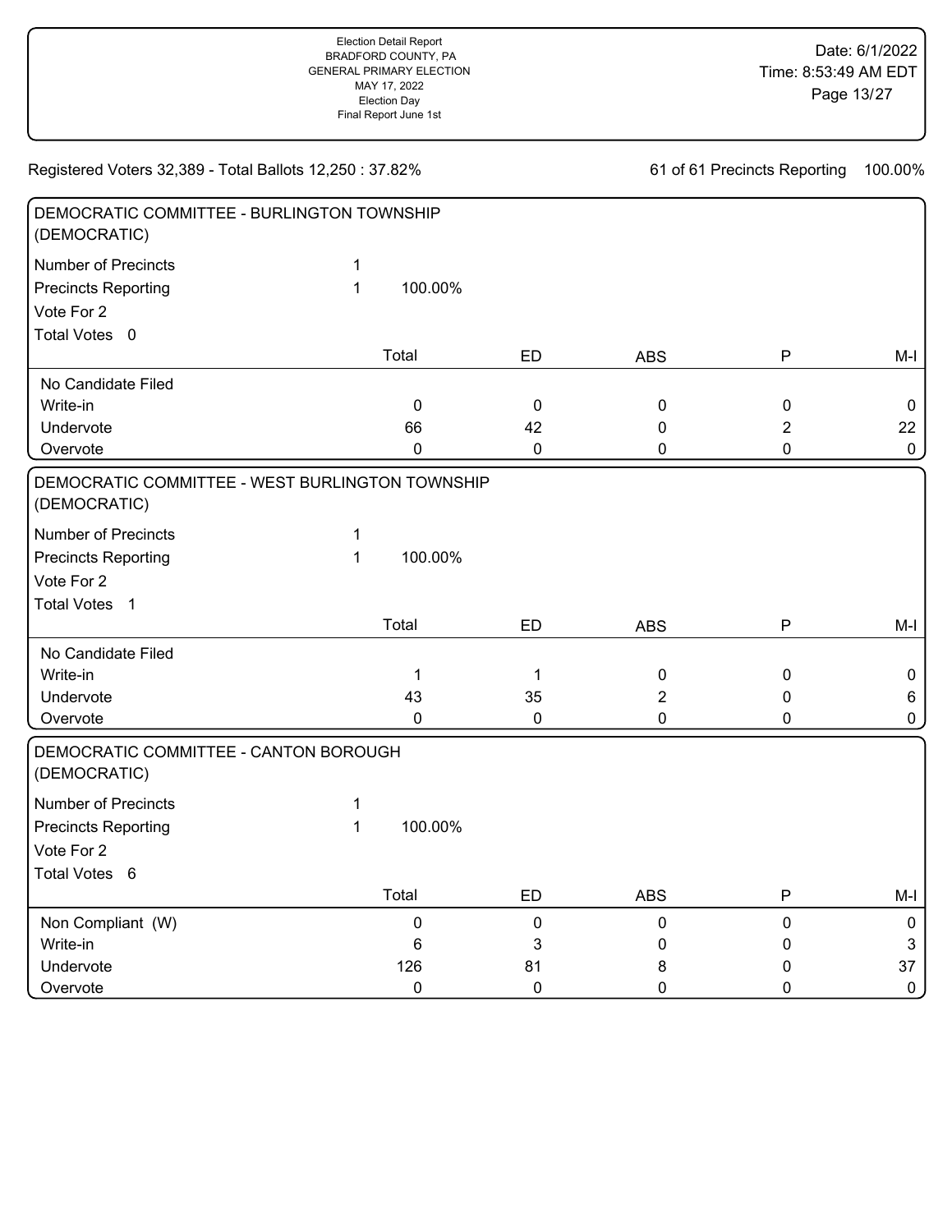| DEMOCRATIC COMMITTEE - CANTON TOWNSHIP<br>(DEMOCRATIC)   |              |                |                |                |                |             |
|----------------------------------------------------------|--------------|----------------|----------------|----------------|----------------|-------------|
| <b>Number of Precincts</b>                               | $\mathbf{1}$ |                |                |                |                |             |
| <b>Precincts Reporting</b>                               | $\mathbf{1}$ | 100.00%        |                |                |                |             |
| Vote For 2                                               |              |                |                |                |                |             |
| Total Votes 4                                            |              |                |                |                |                |             |
|                                                          |              | Total          | ED             | <b>ABS</b>     | $\mathsf{P}$   | $M-I$       |
| No Candidate Filed                                       |              |                |                |                |                |             |
| Write-in                                                 |              | $\overline{4}$ | $\overline{4}$ | $\pmb{0}$      | $\mathbf 0$    | 0           |
| Undervote                                                |              | 110            | 72             | $\overline{2}$ | $\overline{2}$ | 34          |
| Overvote                                                 |              | 0              | $\pmb{0}$      | $\mathbf 0$    | 0              | $\mathbf 0$ |
| DEMOCRATIC COMMITTEE - COLUMBIA TOWNSHIP<br>(DEMOCRATIC) |              |                |                |                |                |             |
| <b>Number of Precincts</b>                               | 1            |                |                |                |                |             |
| <b>Precincts Reporting</b>                               | $\mathbf{1}$ | 100.00%        |                |                |                |             |
| Vote For 2                                               |              |                |                |                |                |             |
| Total Votes 4                                            |              |                |                |                |                |             |
|                                                          |              | Total          | ED             | <b>ABS</b>     | ${\sf P}$      | $M-I$       |
| No Candidate Filed                                       |              |                |                |                |                |             |
| Write-in                                                 |              | $\overline{4}$ | 3              | $\pmb{0}$      | $\pmb{0}$      | $\mathbf 1$ |
| Undervote                                                |              | 80             | 57             | 0              | $\overline{2}$ | 21          |
| Overvote                                                 |              | 0              | $\pmb{0}$      | 0              | $\mathbf 0$    | $\mathbf 0$ |
| DEMOCRATIC COMMITTEE - FRANKLIN TOWNSHIP<br>(DEMOCRATIC) |              |                |                |                |                |             |
| <b>Number of Precincts</b>                               | 1            |                |                |                |                |             |
| <b>Precincts Reporting</b>                               | $\mathbf{1}$ | 100.00%        |                |                |                |             |
| Vote For 2                                               |              |                |                |                |                |             |
| Total Votes <sub>2</sub>                                 |              |                |                |                |                |             |
|                                                          |              | Total          | <b>ED</b>      | <b>ABS</b>     | P              | $M-I$       |
| No Candidate Filed                                       |              |                |                |                |                |             |
| Write-in                                                 |              | $\overline{2}$ | $\sqrt{2}$     | $\pmb{0}$      | $\pmb{0}$      | 0           |
| Undervote                                                |              | 26             | 20             | 0              | 0              | 6           |
| Overvote                                                 |              | $\mathbf 0$    | $\pmb{0}$      | $\mathbf 0$    | $\mathbf 0$    | $\mathbf 0$ |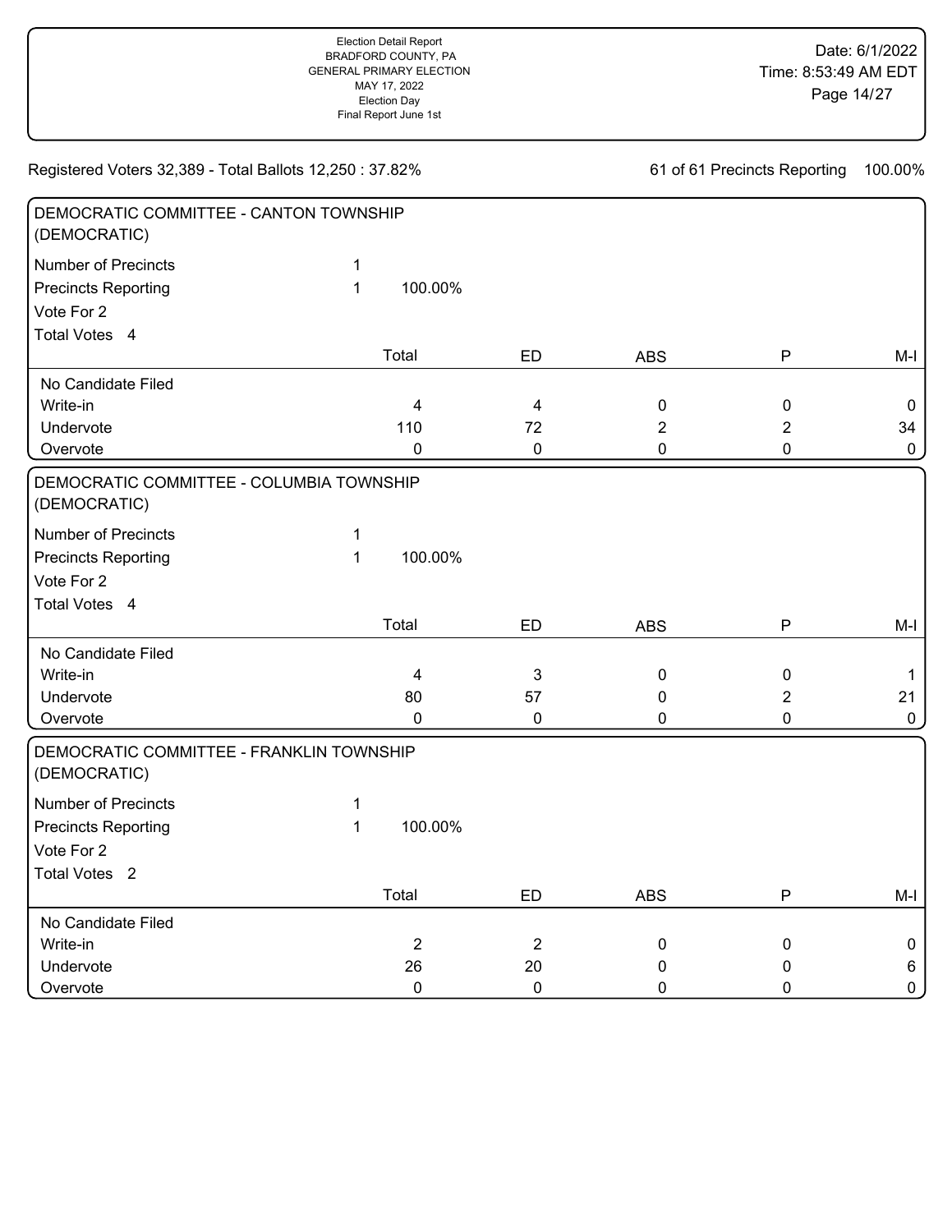| DEMOCRATIC COMMITTEE - GRANVILLE TOWNSHIP<br>(DEMOCRATIC)                               |                   |                         |                        |                                  |                                           |                                   |
|-----------------------------------------------------------------------------------------|-------------------|-------------------------|------------------------|----------------------------------|-------------------------------------------|-----------------------------------|
| <b>Number of Precincts</b><br><b>Precincts Reporting</b><br>Vote For 2<br>Total Votes 6 | 1<br>$\mathbf{1}$ | 100.00%                 |                        |                                  |                                           |                                   |
|                                                                                         |                   | Total                   | ED                     | <b>ABS</b>                       | $\mathsf{P}$                              | $M-I$                             |
| No Candidate Filed<br>Write-in<br>Undervote<br>Overvote                                 |                   | 6<br>68<br>$\mathbf 0$  | 5<br>53<br>$\mathbf 0$ | 0<br>$\overline{2}$<br>$\pmb{0}$ | $\mathbf 0$<br>$\mathbf 0$<br>$\mathbf 0$ | $\mathbf{1}$<br>13<br>$\mathbf 0$ |
| DEMOCRATIC COMMITTEE - HERRICK TOWNSHIP<br>(DEMOCRATIC)                                 |                   |                         |                        |                                  |                                           |                                   |
| <b>Number of Precincts</b><br><b>Precincts Reporting</b><br>Vote For 2<br>Total Votes 3 | 1<br>$\mathbf{1}$ | 100.00%                 |                        |                                  |                                           |                                   |
|                                                                                         |                   | Total                   | ED                     | <b>ABS</b>                       | P                                         | $M-I$                             |
| No Candidate Filed<br>Write-in<br>Undervote<br>Overvote                                 |                   | $\mathbf{3}$<br>55<br>0 | 3<br>37<br>$\mathbf 0$ | $\pmb{0}$<br>$\overline{2}$<br>0 | $\pmb{0}$<br>$\mathbf 0$<br>0             | $\mathbf 0$<br>16<br>$\mathbf 0$  |
| DEMOCRATIC COMMITTEE - LERAYSVILLE BOROUGH<br>(DEMOCRATIC)                              |                   |                         |                        |                                  |                                           |                                   |
| <b>Number of Precincts</b><br><b>Precincts Reporting</b><br>Vote For 2<br>Total Votes 1 | 1<br>$\mathbf{1}$ | 100.00%                 |                        |                                  |                                           |                                   |
|                                                                                         |                   | Total                   | <b>ED</b>              | <b>ABS</b>                       | P                                         | $M-I$                             |
| No Candidate Filed<br>Write-in<br>Undervote                                             |                   | $\mathbf 1$<br>11       | $\pmb{0}$<br>10        | 0<br>0                           | $\pmb{0}$<br>0                            | 1<br>1                            |
| Overvote                                                                                |                   | $\mathbf 0$             | $\mathbf 0$            | 0                                | $\mathbf 0$                               | $\pmb{0}$                         |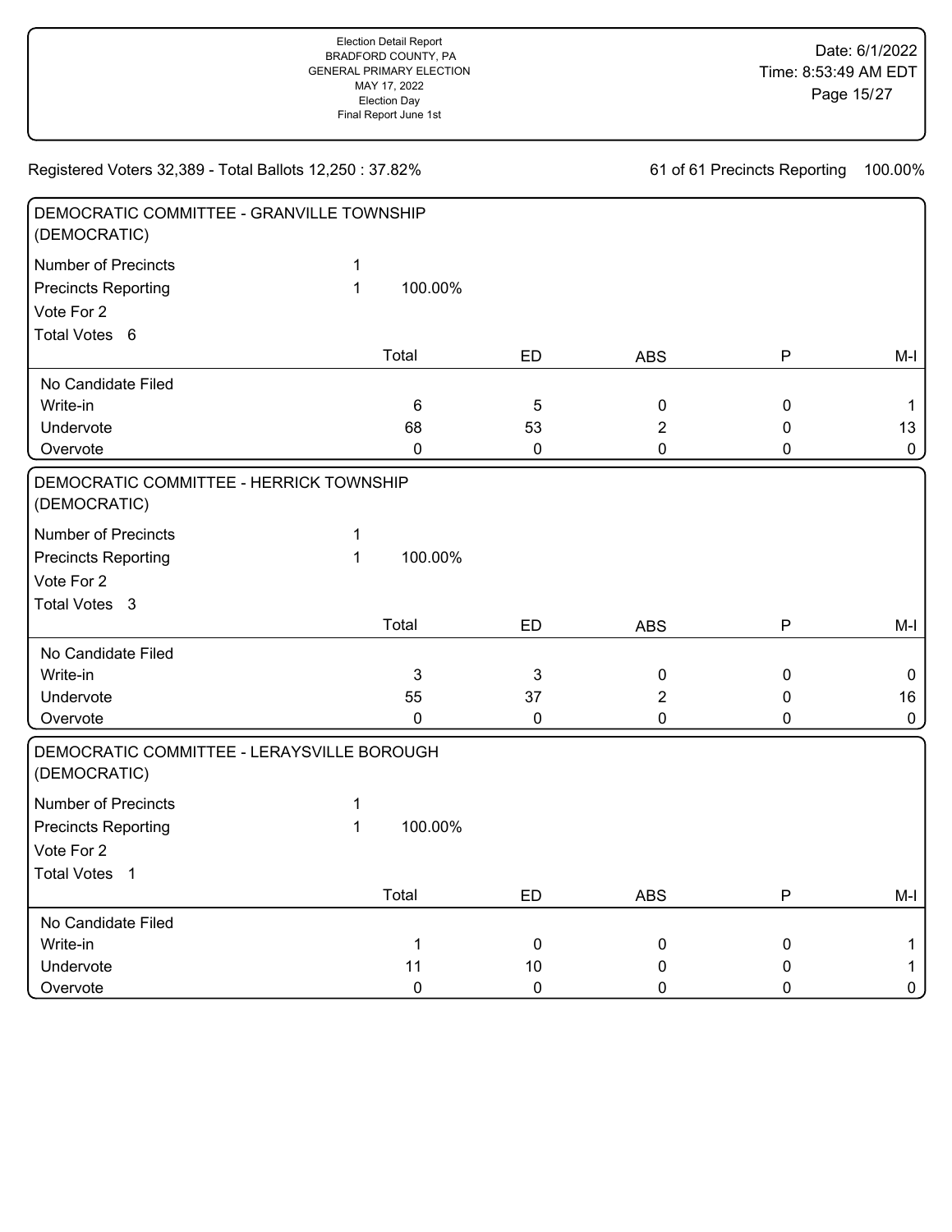| DEMOCRATIC COMMITTEE - LEROY TOWNSHIP<br>(DEMOCRATIC)      |              |                |                  |                |                |                |
|------------------------------------------------------------|--------------|----------------|------------------|----------------|----------------|----------------|
| <b>Number of Precincts</b>                                 | $\mathbf{1}$ |                |                  |                |                |                |
| <b>Precincts Reporting</b>                                 | $\mathbf{1}$ | 100.00%        |                  |                |                |                |
| Vote For 2                                                 |              |                |                  |                |                |                |
| Total Votes <sub>2</sub>                                   |              |                |                  |                |                |                |
|                                                            |              | Total          | <b>ED</b>        | <b>ABS</b>     | P              | M-I            |
| No Candidate Filed                                         |              |                |                  |                |                |                |
| Write-in                                                   |              | $\overline{2}$ | $\overline{2}$   | $\mathbf 0$    | $\pmb{0}$      | $\mathbf 0$    |
| Undervote                                                  |              | 70             | 56               | $\overline{2}$ | $\pmb{0}$      | 12             |
| Overvote                                                   |              | 0              | $\pmb{0}$        | $\mathbf 0$    | 0              | $\mathbf 0$    |
| DEMOCRATIC COMMITTEE - LITCHFIELD TOWNSHIP<br>(DEMOCRATIC) |              |                |                  |                |                |                |
| <b>Number of Precincts</b>                                 | $\mathbf 1$  |                |                  |                |                |                |
| <b>Precincts Reporting</b>                                 | $\mathbf{1}$ | 100.00%        |                  |                |                |                |
| Vote For 2                                                 |              |                |                  |                |                |                |
| Total Votes 5                                              |              |                |                  |                |                |                |
|                                                            |              | Total          | <b>ED</b>        | <b>ABS</b>     | ${\sf P}$      | $M-I$          |
| No Candidate Filed                                         |              |                |                  |                |                |                |
| Write-in                                                   |              | 5              | 3                | $\pmb{0}$      | $\pmb{0}$      | $\overline{2}$ |
| Undervote                                                  |              | 113            | 89               | 0              | 0              | 24             |
| Overvote                                                   |              | 0              | $\boldsymbol{0}$ | 0              | 0              | $\mathbf 0$    |
| DEMOCRATIC COMMITTEE - MONROE BOROUGH<br>(DEMOCRATIC)      |              |                |                  |                |                |                |
| <b>Number of Precincts</b>                                 | 1            |                |                  |                |                |                |
| <b>Precincts Reporting</b>                                 | $\mathbf{1}$ | 100.00%        |                  |                |                |                |
| Vote For 2                                                 |              |                |                  |                |                |                |
| Total Votes 7                                              |              |                |                  |                |                |                |
|                                                            |              | Total          | <b>ED</b>        | <b>ABS</b>     | ${\sf P}$      | M-I            |
| Dawn Innes (W)                                             |              | $\overline{2}$ | $\overline{c}$   | $\pmb{0}$      | $\pmb{0}$      | $\mathbf 0$    |
| Write-in                                                   |              | 5              | 4                | 0              | 0              | $\mathbf{1}$   |
| Undervote                                                  |              | 51             | 16               | 0              | $\overline{2}$ | 33             |
| Overvote                                                   |              | 0              | $\mathbf 0$      | $\mathbf 0$    | 0              | $\mathbf 0$    |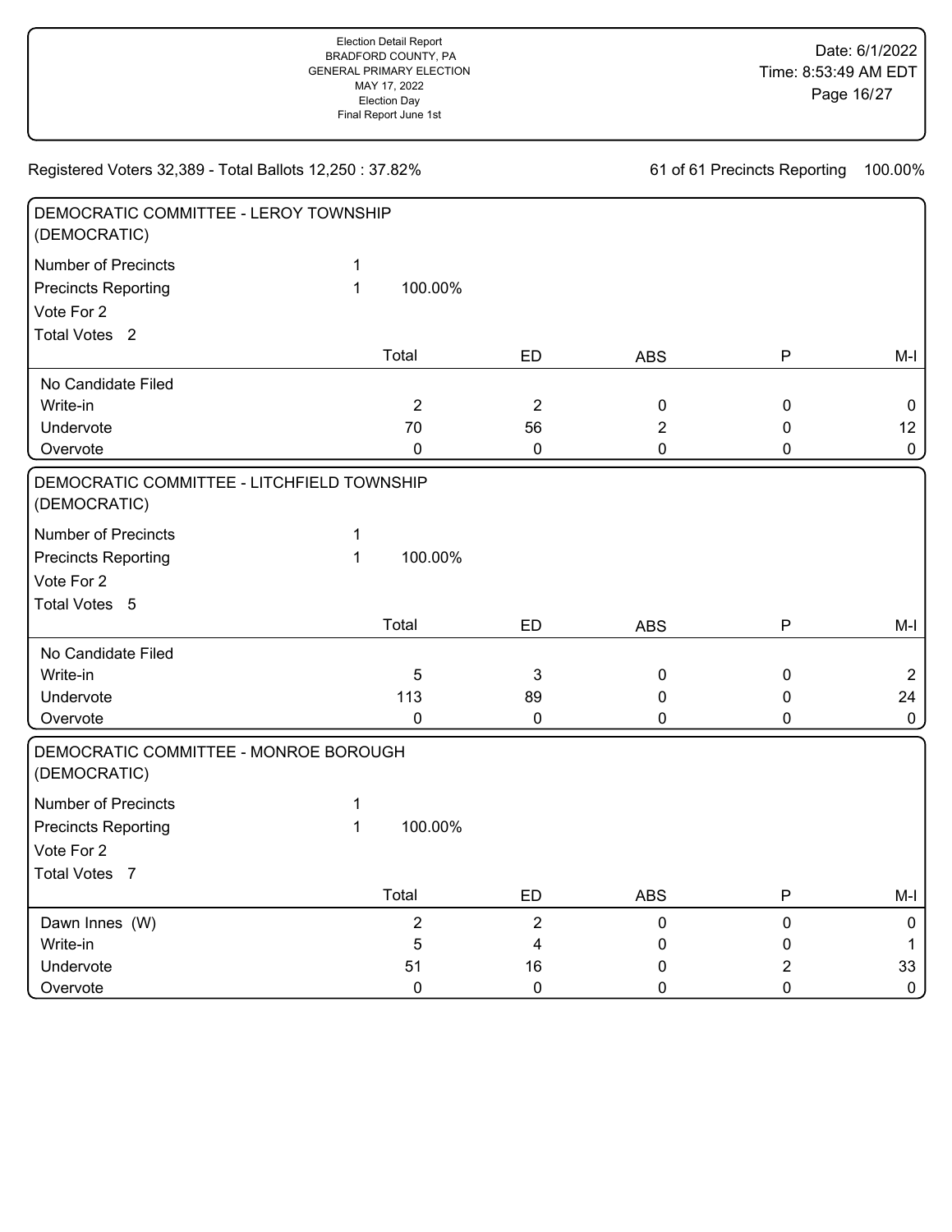DEMOCRATIC COMMITTEE - MONROE TOWNSHIP (DEMOCRATIC) Number of Precincts 1 Precincts Reporting 1 Vote For 2 Write-in 1 1 0 0 0 Undervote 67 37 4 0 26 Overvote 0 0 0 0 0 Total Votes 1 100.00% Total ED ABS P M-I DEMOCRATIC COMMITTEE - NEW ALBANY BOROUGH (DEMOCRATIC)

Registered Voters 32,389 - Total Ballots 12,250 : 37.82%

Number of Precincts 1 Precincts Reporting 1 Vote For 2 No Candidate Filed Write-in 1 1 0 0 0 Undervote 25 25 0 0 0 Overvote 0 0 0 0 0 Total Votes 1 100.00% Total ED ABS P M-I DEMOCRATIC COMMITTEE - ORWELL TOWNSHIP (DEMOCRATIC) Number of Precincts 1 Precincts Reporting 1 Vote For 2 No Candidate Filed Write-in 4 3 0 0 1 Undervote 80 55 2 0 23 Total Votes 4 100.00% Total ED ABS P M-I

Overvote 0 0 0 0 0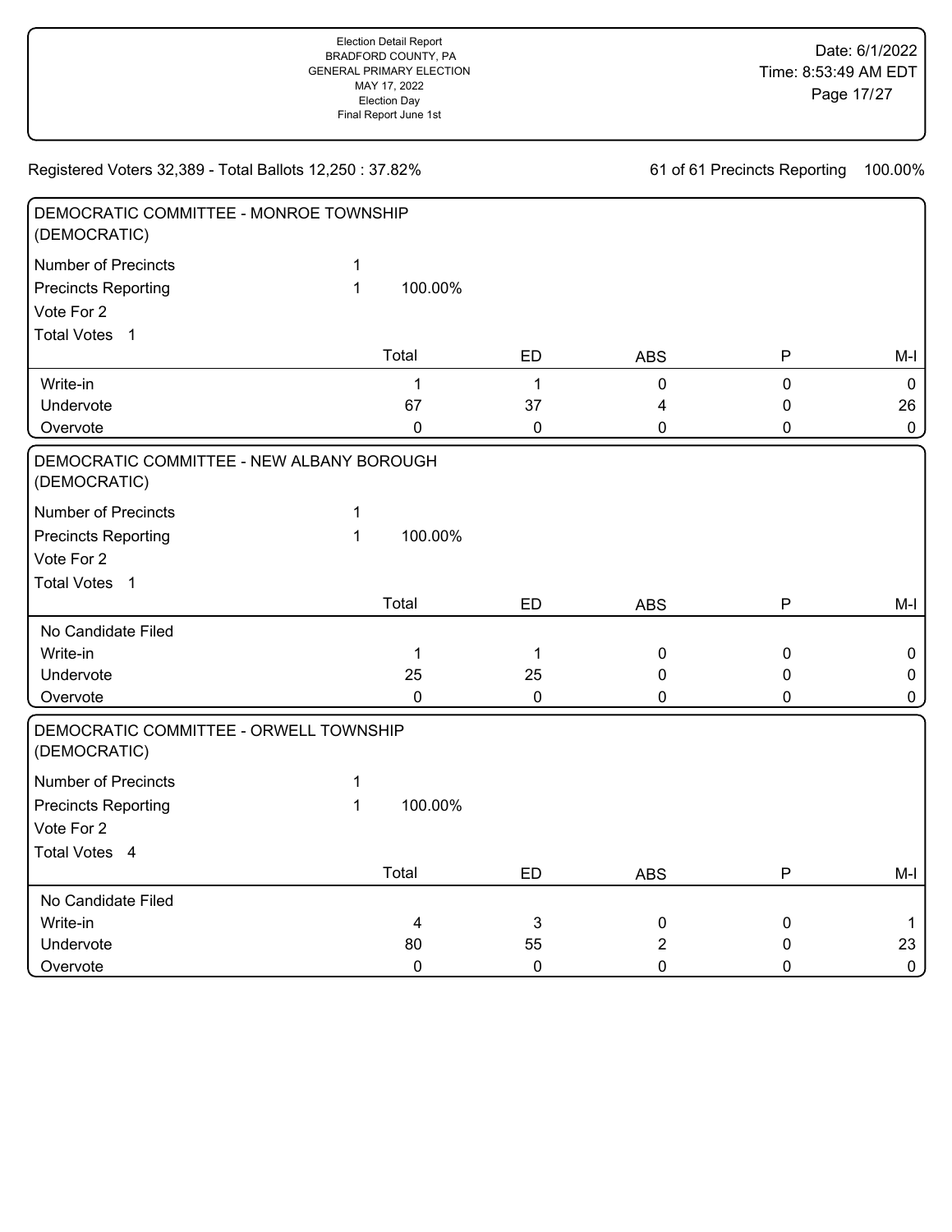| DEMOCRATIC COMMITTEE - OVERTON TOWNSHIP<br>(DEMOCRATIC)   |              |             |           |              |              |              |
|-----------------------------------------------------------|--------------|-------------|-----------|--------------|--------------|--------------|
| <b>Number of Precincts</b>                                | $\mathbf{1}$ |             |           |              |              |              |
| <b>Precincts Reporting</b>                                | $\mathbf{1}$ | 100.00%     |           |              |              |              |
| Vote For 2                                                |              |             |           |              |              |              |
| Total Votes 0                                             |              |             |           |              |              |              |
|                                                           |              | Total       | ED        | <b>ABS</b>   | $\mathsf{P}$ | $M-I$        |
| No Candidate Filed                                        |              |             |           |              |              |              |
| Write-in                                                  |              | $\mathbf 0$ | $\pmb{0}$ | $\pmb{0}$    | $\mathbf 0$  | 0            |
| Undervote                                                 |              | 44          | 32        | 4            | $\pmb{0}$    | 8            |
| Overvote                                                  |              | $\mathbf 0$ | $\pmb{0}$ | $\mathbf 0$  | 0            | $\mathbf 0$  |
| DEMOCRATIC COMMITTEE - PIKE TOWNSHIP<br>(DEMOCRATIC)      |              |             |           |              |              |              |
| <b>Number of Precincts</b>                                | 1            |             |           |              |              |              |
| <b>Precincts Reporting</b>                                | $\mathbf{1}$ | 100.00%     |           |              |              |              |
| Vote For 2                                                |              |             |           |              |              |              |
| Total Votes 1                                             |              |             |           |              |              |              |
|                                                           |              | Total       | ED        | <b>ABS</b>   | ${\sf P}$    | $M-I$        |
| No Candidate Filed                                        |              |             |           |              |              |              |
| Write-in                                                  |              | $\mathbf 1$ | $\pmb{0}$ | $\mathbf{1}$ | $\pmb{0}$    | $\pmb{0}$    |
| Undervote                                                 |              | 47          | 36        | 5            | 0            | 6            |
| Overvote                                                  |              | 0           | $\pmb{0}$ | 0            | $\mathbf 0$  | 0            |
| DEMOCRATIC COMMITTEE - RIDGEBURY TOWNSHIP<br>(DEMOCRATIC) |              |             |           |              |              |              |
| <b>Number of Precincts</b>                                | 1            |             |           |              |              |              |
| <b>Precincts Reporting</b>                                | $\mathbf{1}$ | 100.00%     |           |              |              |              |
| Vote For 2                                                |              |             |           |              |              |              |
| Total Votes 4                                             |              |             |           |              |              |              |
|                                                           |              | Total       | <b>ED</b> | <b>ABS</b>   | P            | M-I          |
| No Candidate Filed                                        |              |             |           |              |              |              |
| Write-in                                                  |              | 4           | 3         | $\pmb{0}$    | $\pmb{0}$    | $\mathbf{1}$ |
| Undervote                                                 |              | 132         | 75        | 4            | 0            | 53           |
| Overvote                                                  |              | $\mathbf 0$ | $\pmb{0}$ | $\mathbf 0$  | $\mathbf 0$  | $\mathbf 0$  |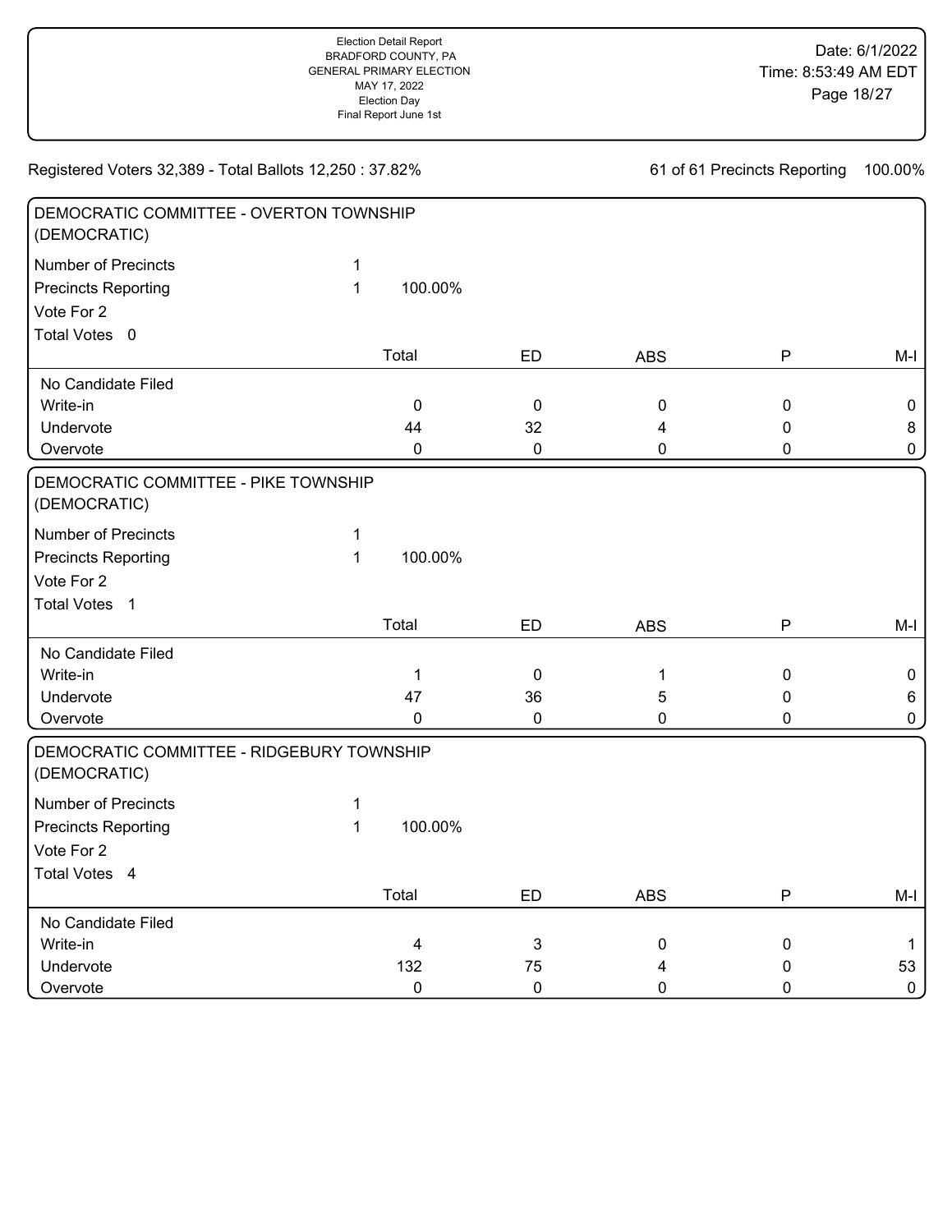| DEMOCRATIC COMMITTEE - ROME BOROUGH<br>(DEMOCRATIC)           |              |                |                |              |             |                |
|---------------------------------------------------------------|--------------|----------------|----------------|--------------|-------------|----------------|
| <b>Number of Precincts</b>                                    | $\mathbf{1}$ |                |                |              |             |                |
| <b>Precincts Reporting</b>                                    | $\mathbf{1}$ | 100.00%        |                |              |             |                |
| Vote For 2                                                    |              |                |                |              |             |                |
| Total Votes 0                                                 |              |                |                |              |             |                |
|                                                               |              | Total          | <b>ED</b>      | <b>ABS</b>   | P           | $M-I$          |
| No Candidate Filed                                            |              |                |                |              |             |                |
| Write-in                                                      |              | $\mathbf 0$    | 0              | 0            | $\mathbf 0$ | $\mathbf 0$    |
| Undervote                                                     |              | 10             | 8              | 0            | $\mathbf 0$ | $\overline{2}$ |
| Overvote                                                      |              | $\pmb{0}$      | 0              | 0            | $\pmb{0}$   | $\mathbf 0$    |
| DEMOCRATIC COMMITTEE - ROME TOWNSHIP<br>(DEMOCRATIC)          |              |                |                |              |             |                |
| <b>Number of Precincts</b>                                    | 1            |                |                |              |             |                |
| <b>Precincts Reporting</b>                                    | $\mathbf{1}$ | 100.00%        |                |              |             |                |
| Vote For 2                                                    |              |                |                |              |             |                |
| Total Votes <sub>2</sub>                                      |              |                |                |              |             |                |
|                                                               |              | Total          | ED             | <b>ABS</b>   | P           | $M-I$          |
| No Candidate Filed                                            |              |                |                |              |             |                |
| Write-in                                                      |              | $\overline{2}$ | $\mathbf 0$    | $\mathbf{1}$ | $\pmb{0}$   | $\mathbf{1}$   |
| Undervote                                                     |              | 54             | 28             | 3            | 0           | 23             |
| Overvote                                                      |              | $\mathbf 0$    | 0              | 0            | $\mathbf 0$ | $\mathbf 0$    |
| DEMOCRATIC COMMITTEE - SAYRE BOROUGH 1ST WARD<br>(DEMOCRATIC) |              |                |                |              |             |                |
| Number of Precincts                                           | $\mathbf 1$  |                |                |              |             |                |
| <b>Precincts Reporting</b>                                    | $\mathbf{1}$ | 100.00%        |                |              |             |                |
| Vote For 2                                                    |              |                |                |              |             |                |
| Total Votes 3                                                 |              |                |                |              |             |                |
|                                                               |              | Total          | <b>ED</b>      | <b>ABS</b>   | P           | $M-I$          |
| No Candidate Filed                                            |              |                |                |              |             |                |
| Write-in                                                      |              | 3              | $\overline{2}$ | $\pmb{0}$    | $\pmb{0}$   | $\mathbf{1}$   |
| Undervote                                                     |              | 105            | 60             | 6            | 0           | 39             |
| Overvote                                                      |              | $\mathbf 0$    | $\mathbf 0$    | 0            | $\mathbf 0$ | $\pmb{0}$      |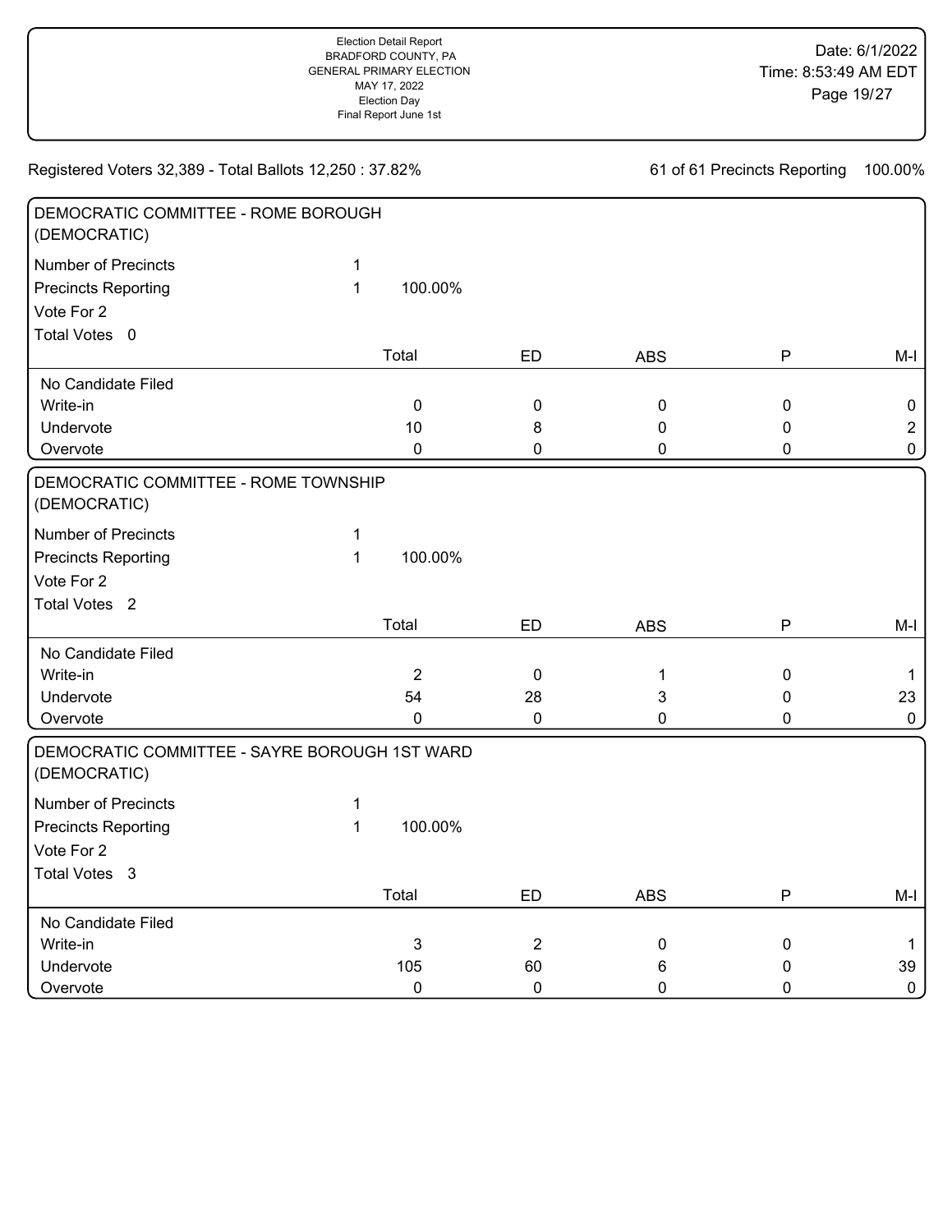| DEMOCRATIC COMMITTEE - SAYRE BOROUGH 2ND WARD<br>(DEMOCRATIC) |              |                |                |                |             |                  |
|---------------------------------------------------------------|--------------|----------------|----------------|----------------|-------------|------------------|
| <b>Number of Precincts</b>                                    | 1            |                |                |                |             |                  |
| <b>Precincts Reporting</b>                                    | $\mathbf{1}$ | 100.00%        |                |                |             |                  |
| Vote For 2                                                    |              |                |                |                |             |                  |
| <b>Total Votes</b><br>16                                      |              |                |                |                |             |                  |
|                                                               |              | Total          | <b>ED</b>      | <b>ABS</b>     | P           | $M-I$            |
| Joann Sabatura (W)                                            |              | $\mathbf{3}$   | 3              | $\pmb{0}$      | $\mathbf 0$ | $\boldsymbol{0}$ |
| Write-in                                                      |              | 13             | 6              | $\overline{2}$ | 0           | 5                |
| Undervote                                                     |              | 338            | 171            | 8              | 0           | 159              |
| Overvote                                                      |              | $\mathbf 0$    | 0              | 0              | 0           | $\pmb{0}$        |
| DEMOCRATIC COMMITTEE - SAYRE BOROUGH 3RD WARD<br>(DEMOCRATIC) |              |                |                |                |             |                  |
| <b>Number of Precincts</b>                                    | $\mathbf 1$  |                |                |                |             |                  |
| <b>Precincts Reporting</b>                                    | $\mathbf{1}$ | 100.00%        |                |                |             |                  |
| Vote For 2                                                    |              |                |                |                |             |                  |
| <b>Total Votes</b><br>$\overline{1}$                          |              |                |                |                |             |                  |
|                                                               |              | Total          | <b>ED</b>      | <b>ABS</b>     | ${\sf P}$   | $M-I$            |
| No Candidate Filed                                            |              |                |                |                |             |                  |
| Write-in                                                      |              | $\mathbf 1$    | $\mathbf 1$    | $\pmb{0}$      | $\pmb{0}$   | $\mathbf 0$      |
| Undervote                                                     |              | 47             | 41             | $\overline{2}$ | 0           | $\overline{4}$   |
| Overvote                                                      |              | $\mathbf 0$    | $\mathbf 0$    | 0              | 0           | $\mathbf 0$      |
| DEMOCRATIC COMMITTEE - SAYRE BOROUGH 4TH WARD<br>(DEMOCRATIC) |              |                |                |                |             |                  |
| <b>Number of Precincts</b>                                    | 1            |                |                |                |             |                  |
| <b>Precincts Reporting</b>                                    | 1            | 100.00%        |                |                |             |                  |
| Vote For 2                                                    |              |                |                |                |             |                  |
| Total Votes 8                                                 |              |                |                |                |             |                  |
|                                                               |              | Total          | <b>ED</b>      | <b>ABS</b>     | ${\sf P}$   | $M-I$            |
| Melissa Post (W)                                              |              | $\overline{2}$ | $\overline{2}$ | 0              | $\pmb{0}$   | $\mathbf 0$      |
| Write-in                                                      |              | $6\phantom{1}$ | 3              | 0              | 0           | $\mathbf{3}$     |
| Undervote                                                     |              | 194            | 147            | 6              | 0           | 41               |
| Overvote                                                      |              | $\mathbf 0$    | $\mathbf 0$    | 0              | 0           | $\mathbf 0$      |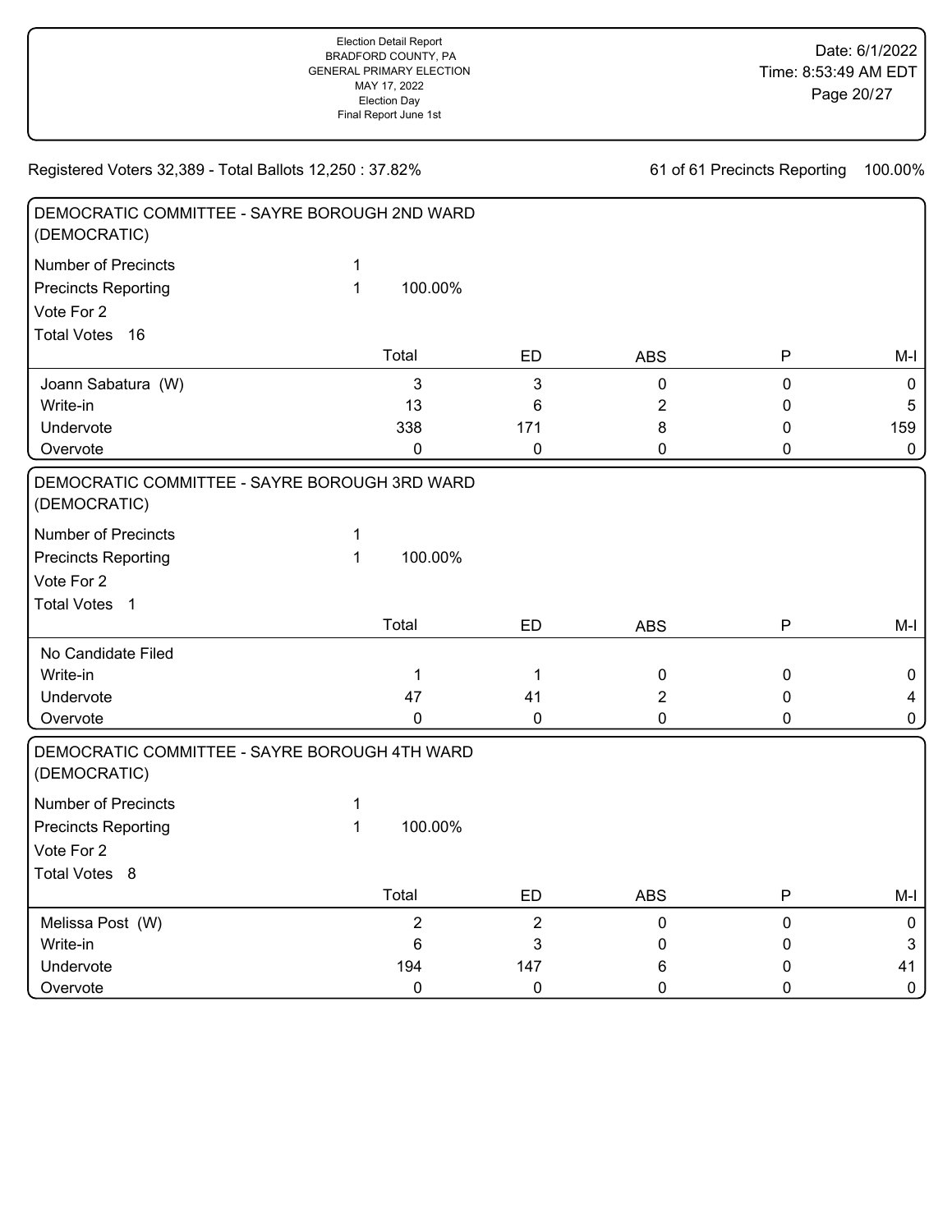| DEMOCRATIC COMMITTEE - SAYRE BOROUGH 5TH WARD<br>(DEMOCRATIC) |              |                |                  |                |              |                     |
|---------------------------------------------------------------|--------------|----------------|------------------|----------------|--------------|---------------------|
| <b>Number of Precincts</b>                                    | 1            |                |                  |                |              |                     |
| <b>Precincts Reporting</b>                                    | $\mathbf{1}$ | 100.00%        |                  |                |              |                     |
| Vote For 2                                                    |              |                |                  |                |              |                     |
| Total Votes 0                                                 |              |                |                  |                |              |                     |
|                                                               |              | Total          | <b>ED</b>        | <b>ABS</b>     | P            | $M-I$               |
| No Candidate Filed                                            |              |                |                  |                |              |                     |
| Write-in                                                      |              | $\mathbf 0$    | $\mathbf 0$      | 0              | $\pmb{0}$    | $\mathbf 0$         |
| Undervote                                                     |              | 46             | 32               | 0              | $\mathbf 0$  | 14                  |
| Overvote                                                      |              | 0              | $\pmb{0}$        | 0              | 0            | $\mathbf 0$         |
| DEMOCRATIC COMMITTEE - SOUTH CREEK TOWNSHIP                   |              |                |                  |                |              |                     |
| (DEMOCRATIC)                                                  |              |                |                  |                |              |                     |
| <b>Number of Precincts</b>                                    | 1            |                |                  |                |              |                     |
| <b>Precincts Reporting</b>                                    | $\mathbf{1}$ | 100.00%        |                  |                |              |                     |
| Vote For 2                                                    |              |                |                  |                |              |                     |
| Total Votes 3                                                 |              |                |                  |                |              |                     |
|                                                               |              | Total          | ED               | <b>ABS</b>     | P            | $M-I$               |
| No Candidate Filed                                            |              |                |                  |                |              |                     |
| Write-in                                                      |              | 3              | 1                | $\pmb{0}$      | $\pmb{0}$    | $\overline{2}$      |
| Undervote                                                     |              | 87             | 65               | $\overline{2}$ | $\mathbf 0$  | 20                  |
| Overvote                                                      |              | 0              | $\pmb{0}$        | 0              | $\mathbf{0}$ | $\mathbf 0$         |
| DEMOCRATIC COMMITTEE - SOUTH WAVERLY BOROUGH<br>(DEMOCRATIC)  |              |                |                  |                |              |                     |
| Number of Precincts                                           | $\mathbf 1$  |                |                  |                |              |                     |
| <b>Precincts Reporting</b>                                    | $\mathbf{1}$ | 100.00%        |                  |                |              |                     |
| Vote For 2                                                    |              |                |                  |                |              |                     |
| Total Votes 6                                                 |              |                |                  |                |              |                     |
|                                                               |              | Total          | <b>ED</b>        | <b>ABS</b>     | Ρ            | $M-I$               |
| Stephen Tubbs (W)                                             |              | $\overline{2}$ | $\overline{2}$   | $\pmb{0}$      | $\pmb{0}$    | $\boldsymbol{0}$    |
| Write-in                                                      |              | 4              | $\boldsymbol{2}$ | 0              | 0            | $\overline{2}$      |
| Undervote                                                     |              | 152            | 74               | 10             | 0            | 68                  |
| Overvote                                                      |              | $\mathbf 0$    | $\pmb{0}$        | $\mathbf 0$    | $\mathbf 0$  | $\mathsf{O}\xspace$ |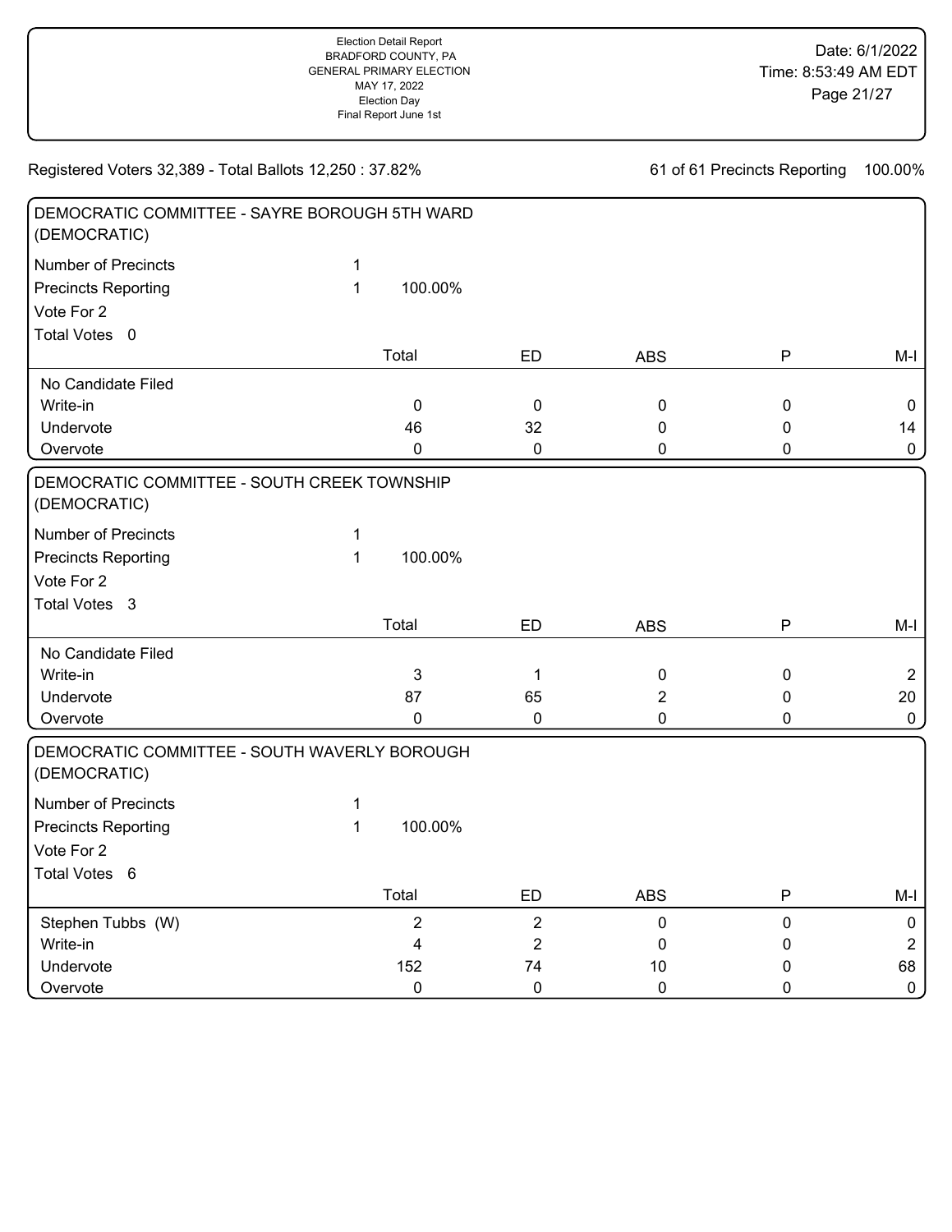| DEMOCRATIC COMMITTEE - SPRINGFIELD TOWNSHIP<br>(DEMOCRATIC)    |   |                |                |                |             |                 |
|----------------------------------------------------------------|---|----------------|----------------|----------------|-------------|-----------------|
| <b>Number of Precincts</b>                                     | 1 |                |                |                |             |                 |
| <b>Precincts Reporting</b>                                     | 1 | 100.00%        |                |                |             |                 |
| Vote For 2                                                     |   |                |                |                |             |                 |
| Total Votes 9                                                  |   |                |                |                |             |                 |
|                                                                |   | Total          | ED             | <b>ABS</b>     | ${\sf P}$   | M-I             |
| Robert Hugg (W)                                                |   | 3              | $\overline{2}$ | $\pmb{0}$      | $\pmb{0}$   | $\mathbf 1$     |
| Valerie Hugg (W)                                               |   | $\overline{c}$ | 2              | 0              | 0           | 0               |
| Write-in                                                       |   | 4              | 0              | 0              | 0           | $\overline{4}$  |
| Undervote                                                      |   | 121            | 72             | 6              | 0           | 43              |
| Overvote                                                       |   | 0              | 0              | 0              | 0           | $\mathbf 0$     |
| DEMOCRATIC COMMITTEE - STANDING STONE TOWNSHIP<br>(DEMOCRATIC) |   |                |                |                |             |                 |
| <b>Number of Precincts</b>                                     | 1 |                |                |                |             |                 |
| <b>Precincts Reporting</b>                                     | 1 | 100.00%        |                |                |             |                 |
| Vote For 2                                                     |   |                |                |                |             |                 |
| Total Votes 0                                                  |   |                |                |                |             |                 |
|                                                                |   | Total          | ED             | <b>ABS</b>     | ${\sf P}$   | M-I             |
| No Candidate Filed                                             |   |                |                |                |             |                 |
| Write-in                                                       |   | $\pmb{0}$      | $\mathbf 0$    | $\mathbf 0$    | 0           | $\mathbf 0$     |
| Undervote                                                      |   | 50             | 26             | $\overline{2}$ | 0           | 22              |
| Overvote                                                       |   | 0              | 0              | 0              | 0           | $\mathbf 0$     |
| DEMOCRATIC COMMITTEE - STEVENS TOWNSHIP<br>(DEMOCRATIC)        |   |                |                |                |             |                 |
| <b>Number of Precincts</b>                                     | 1 |                |                |                |             |                 |
| <b>Precincts Reporting</b>                                     | 1 | 100.00%        |                |                |             |                 |
| Vote For 2                                                     |   |                |                |                |             |                 |
| Total Votes <sub>2</sub>                                       |   |                |                |                |             |                 |
|                                                                |   | Total          | ED             | <b>ABS</b>     | ${\sf P}$   | M-I             |
| No Candidate Filed                                             |   |                |                |                |             |                 |
| Write-in                                                       |   | $\overline{2}$ | $\overline{2}$ | $\mathbf 0$    | $\mathbf 0$ | $\mathbf 0$     |
| Undervote                                                      |   | 36             | 26             | 0              | 0           | 10 <sub>1</sub> |
| Overvote                                                       |   | $\pmb{0}$      | $\pmb{0}$      | $\pmb{0}$      | 0           | $\mathbf{0}$    |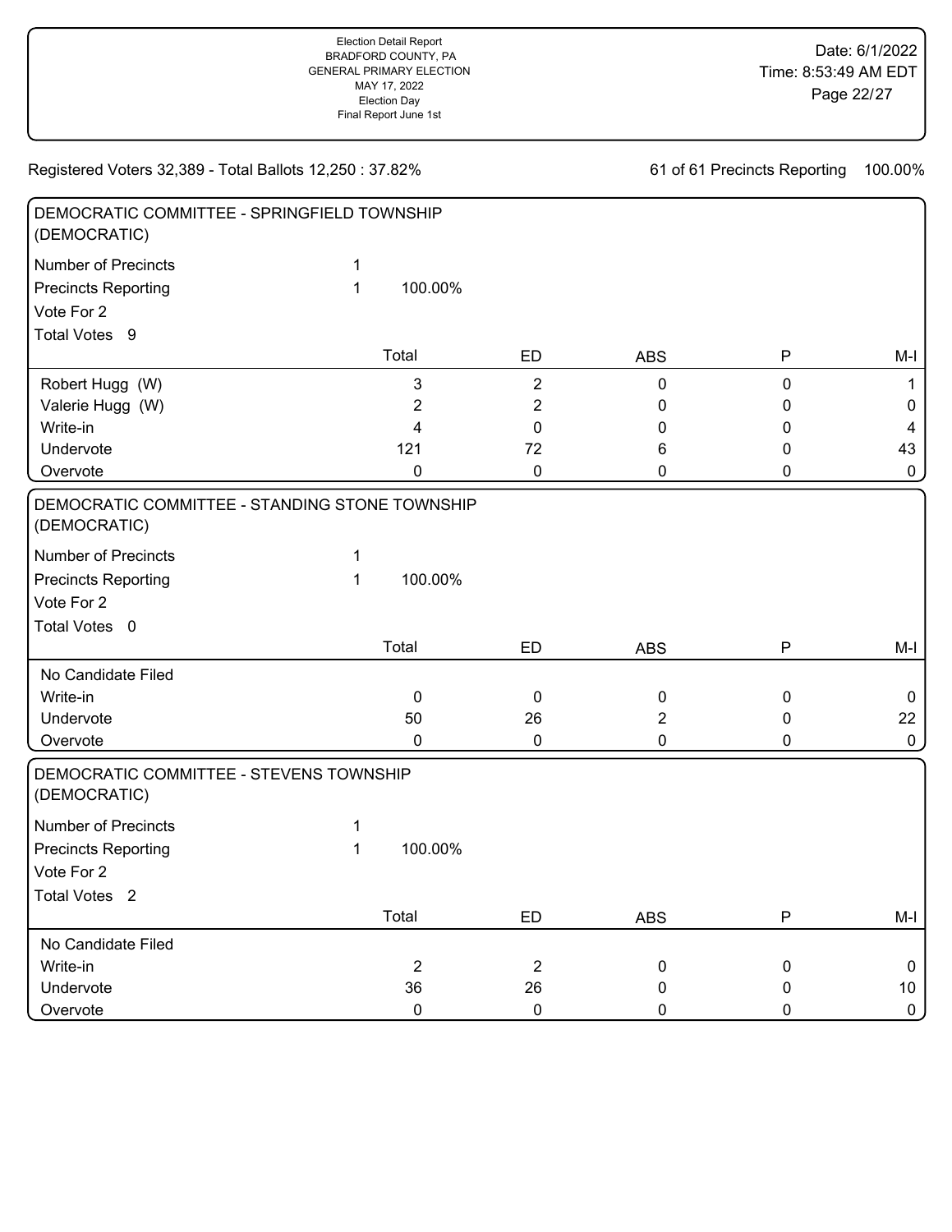| DEMOCRATIC COMMITTEE - SYLVANIA BOROUGH<br>(DEMOCRATIC)         |                              |             |                |                |             |                 |
|-----------------------------------------------------------------|------------------------------|-------------|----------------|----------------|-------------|-----------------|
| <b>Number of Precincts</b><br><b>Precincts Reporting</b>        | $\mathbf{1}$<br>$\mathbf{1}$ | 100.00%     |                |                |             |                 |
| Vote For 2                                                      |                              |             |                |                |             |                 |
| Total Votes 0                                                   |                              |             |                |                |             |                 |
|                                                                 |                              | Total       | ED             | <b>ABS</b>     | P           | $M-I$           |
| No Candidate Filed                                              |                              |             |                |                |             |                 |
| Write-in                                                        |                              | $\mathbf 0$ | 0              | $\pmb{0}$      | $\pmb{0}$   | 0               |
| Undervote                                                       |                              | 22          | 16             | $\overline{2}$ | $\pmb{0}$   | $\overline{4}$  |
| Overvote                                                        |                              | $\pmb{0}$   | 0              | $\mathbf 0$    | $\mathbf 0$ | $\mathbf 0$     |
| DEMOCRATIC COMMITTEE - TERRY TOWNSHIP<br>(DEMOCRATIC)           |                              |             |                |                |             |                 |
| <b>Number of Precincts</b>                                      | 1                            |             |                |                |             |                 |
| <b>Precincts Reporting</b>                                      | $\mathbf{1}$                 | 100.00%     |                |                |             |                 |
| Vote For 2                                                      |                              |             |                |                |             |                 |
| Total Votes 0                                                   |                              |             |                |                |             |                 |
|                                                                 |                              | Total       | ED             | <b>ABS</b>     | P           | $M-I$           |
| No Candidate Filed                                              |                              |             |                |                |             |                 |
| Write-in                                                        |                              | $\mathbf 0$ | $\mathbf 0$    | $\pmb{0}$      | $\pmb{0}$   | $\mathbf 0$     |
| Undervote                                                       |                              | 80          | 44             | 2              | 0           | 34              |
| Overvote                                                        |                              | $\mathbf 0$ | 0              | 0              | $\mathbf 0$ | $\mathbf 0$     |
| DEMOCRATIC COMMITTEE - TOWANDA BOROUGH 1ST WARD<br>(DEMOCRATIC) |                              |             |                |                |             |                 |
| <b>Number of Precincts</b>                                      | 1                            |             |                |                |             |                 |
| <b>Precincts Reporting</b>                                      | $\mathbf{1}$                 | 100.00%     |                |                |             |                 |
| Vote For 2                                                      |                              |             |                |                |             |                 |
| Total Votes 3                                                   |                              |             |                |                |             |                 |
|                                                                 |                              | Total       | <b>ED</b>      | <b>ABS</b>     | P           | $M-I$           |
| No Candidate Filed                                              |                              |             |                |                |             |                 |
| Write-in                                                        |                              | 3           | $\overline{2}$ | 1              | $\pmb{0}$   | $\mathbf 0$     |
| Undervote                                                       |                              | 37          | 26             |                | 0           | 10 <sub>1</sub> |
| Overvote                                                        |                              | $\mathbf 0$ | $\mathbf 0$    | 0              | $\mathbf 0$ | $\mathbf 0$     |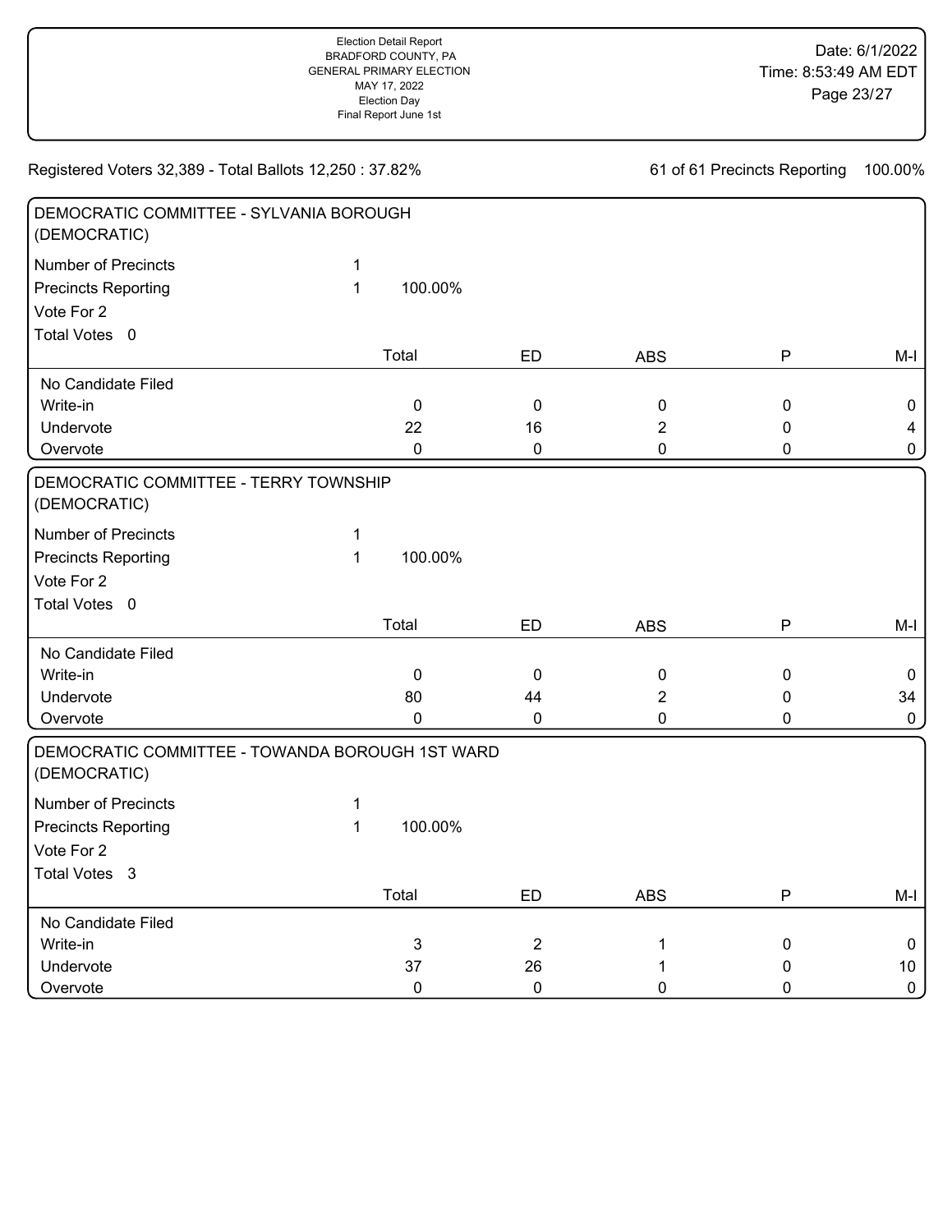| DEMOCRATIC COMMITTEE - NORTH TOWANDA TOWNSHIP<br>(DEMOCRATIC) |              |                  |                |             |              |                  |
|---------------------------------------------------------------|--------------|------------------|----------------|-------------|--------------|------------------|
| <b>Number of Precincts</b>                                    | 1            |                  |                |             |              |                  |
| <b>Precincts Reporting</b>                                    | $\mathbf{1}$ | 100.00%          |                |             |              |                  |
| Vote For 2                                                    |              |                  |                |             |              |                  |
| Total Votes 5                                                 |              |                  |                |             |              |                  |
|                                                               |              | Total            | <b>ED</b>      | <b>ABS</b>  | $\mathsf{P}$ | $M-I$            |
| Janet Lewis (W)                                               |              | $\boldsymbol{2}$ | $\overline{2}$ | $\mathbf 0$ | $\mathbf 0$  | $\boldsymbol{0}$ |
| Write-in                                                      |              | 3                | 1              | 0           | 0            | $\overline{2}$   |
| Undervote                                                     |              | 129              | 63             | 6           | 0            | 60               |
| Overvote                                                      |              | 0                | $\pmb{0}$      | 0           | 0            | $\pmb{0}$        |
| DEMOCRATIC COMMITTEE - TROY TOWNSHIP<br>(DEMOCRATIC)          |              |                  |                |             |              |                  |
| <b>Number of Precincts</b>                                    | $\mathbf 1$  |                  |                |             |              |                  |
| <b>Precincts Reporting</b>                                    | $\mathbf{1}$ | 100.00%          |                |             |              |                  |
| Vote For 2                                                    |              |                  |                |             |              |                  |
| Total Votes 6                                                 |              |                  |                |             |              |                  |
|                                                               |              | Total            | <b>ED</b>      | <b>ABS</b>  | ${\sf P}$    | $M-I$            |
| No Candidate Filed                                            |              |                  |                |             |              |                  |
| Write-in                                                      |              | $6\phantom{1}$   | $\overline{2}$ | $\pmb{0}$   | $\pmb{0}$    | 4                |
| Undervote                                                     |              | 124              | 74             | 4           | 0            | 46               |
| Overvote                                                      |              | 0                | 0              | 0           | 0            | $\pmb{0}$        |
| DEMOCRATIC COMMITTEE - TUSCARORA TOWNSHIP<br>(DEMOCRATIC)     |              |                  |                |             |              |                  |
| <b>Number of Precincts</b>                                    | 1            |                  |                |             |              |                  |
| <b>Precincts Reporting</b>                                    | $\mathbf{1}$ | 100.00%          |                |             |              |                  |
| Vote For 2                                                    |              |                  |                |             |              |                  |
| Total Votes 0                                                 |              |                  |                |             |              |                  |
|                                                               |              | Total            | ED             | <b>ABS</b>  | P            | $M-I$            |
| No Candidate Filed                                            |              |                  |                |             |              |                  |
| Write-in                                                      |              | $\mathbf 0$      | $\mathbf 0$    | $\pmb{0}$   | 0            | $\mathbf 0$      |
| Undervote                                                     |              | 98               | 66             | 8           | 0            | 24               |
| Overvote                                                      |              | 0                | $\mathbf 0$    | 0           | 0            | $\pmb{0}$        |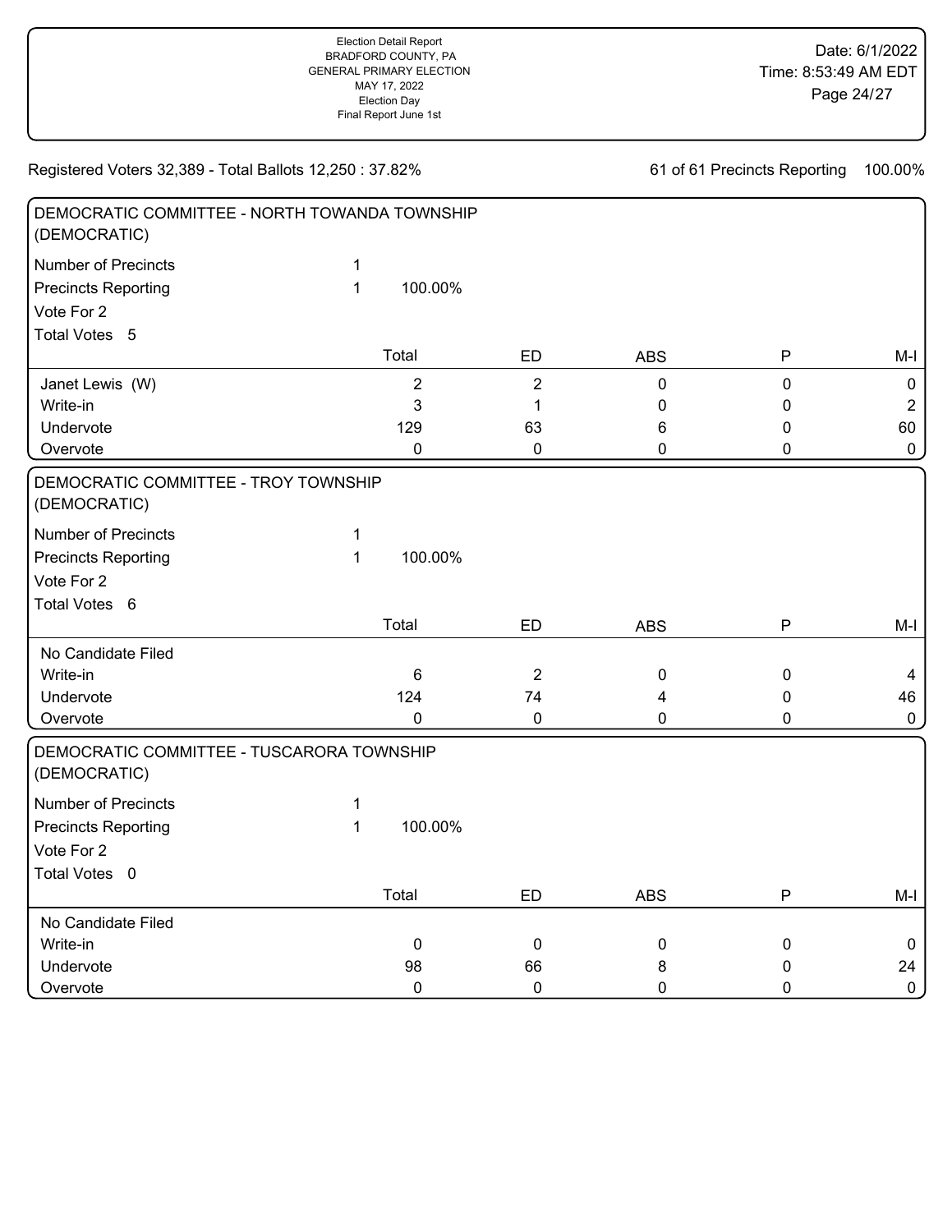| DEMOCRATIC COMMITTEE - ULSTER TOWNSHIP<br>(DEMOCRATIC) |   |                |                |              |              |                |
|--------------------------------------------------------|---|----------------|----------------|--------------|--------------|----------------|
| <b>Number of Precincts</b>                             | 1 |                |                |              |              |                |
| <b>Precincts Reporting</b>                             | 1 | 100.00%        |                |              |              |                |
| Vote For 2                                             |   |                |                |              |              |                |
| Total Votes 6                                          |   |                |                |              |              |                |
|                                                        |   | Total          | ED             | <b>ABS</b>   | $\mathsf{P}$ | M-I            |
| No Candidate Filed                                     |   |                |                |              |              |                |
| Write-in                                               |   | $\,6$          | 4              | 0            | $\pmb{0}$    | $\overline{2}$ |
| Undervote                                              |   | 76             | 44             | 4            | 0            | 28             |
| Overvote                                               |   | 0              | 0              | 0            | 0            | $\mathbf 0$    |
| DEMOCRATIC COMMITTEE - WARREN TOWNSHIP<br>(DEMOCRATIC) |   |                |                |              |              |                |
| <b>Number of Precincts</b>                             | 1 |                |                |              |              |                |
| <b>Precincts Reporting</b>                             | 1 | 100.00%        |                |              |              |                |
| Vote For 2                                             |   |                |                |              |              |                |
| Total Votes <sub>2</sub>                               |   |                |                |              |              |                |
|                                                        |   | Total          | ED             | <b>ABS</b>   | ${\sf P}$    | $M-I$          |
| No Candidate Filed                                     |   |                |                |              |              |                |
| Write-in                                               |   | $\overline{2}$ | $\overline{2}$ | $\pmb{0}$    | $\pmb{0}$    | $\mathbf 0$    |
| Undervote                                              |   | 76             | 36             | 4            | 0            | 36             |
| Overvote                                               |   | 0              | $\pmb{0}$      | $\mathbf 0$  | 0            | $\mathbf 0$    |
| DEMOCRATIC COMMITTEE - WILMOT TOWNSHIP<br>(DEMOCRATIC) |   |                |                |              |              |                |
| <b>Number of Precincts</b>                             | 1 |                |                |              |              |                |
| <b>Precincts Reporting</b>                             | 1 | 100.00%        |                |              |              |                |
| Vote For 2                                             |   |                |                |              |              |                |
| Total Votes 4                                          |   |                |                |              |              |                |
|                                                        |   | Total          | ED             | ABS          | P            | M-I            |
| Kelli Benjamin (W)                                     |   | $\overline{c}$ | 0              | $\mathbf{0}$ | 0            | $\overline{c}$ |
| Mark Potter (W)                                        |   | $\overline{c}$ | 0              | 0            | 0            | $\overline{2}$ |
| Write-in                                               |   | 0              | 0              | 0            | 0            | $\mathbf 0$    |
| Undervote                                              |   | 88             | 42             | 10           | 4            | 32             |
| Overvote                                               |   | $\pmb{0}$      | $\pmb{0}$      | $\pmb{0}$    | 0            | $\mathbf 0$    |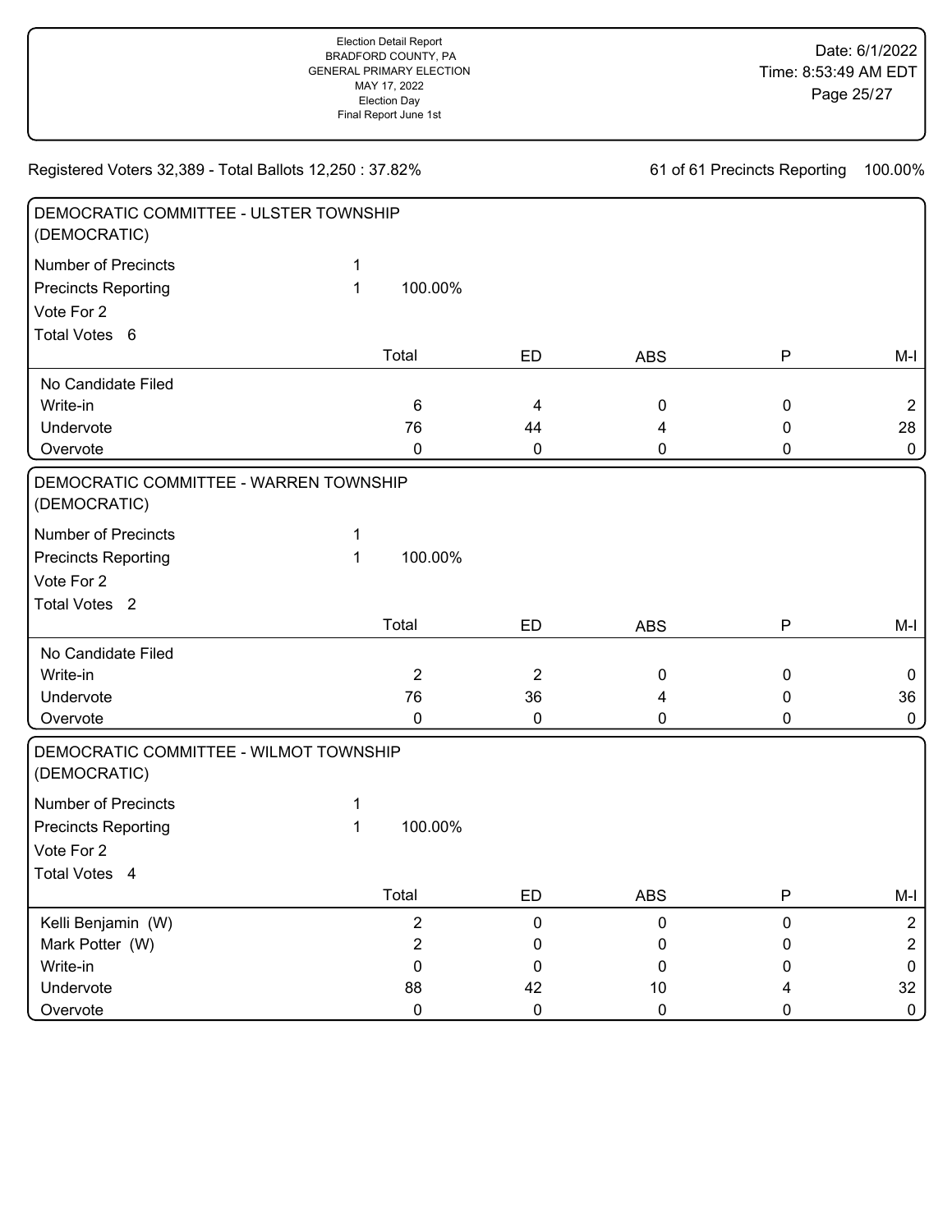| DEMOCRATIC COMMITTEE - WYALUSING TOWNSHIP<br>(DEMOCRATIC) |              |                         |                |                |             |                |
|-----------------------------------------------------------|--------------|-------------------------|----------------|----------------|-------------|----------------|
| <b>Number of Precincts</b>                                | $\mathbf{1}$ |                         |                |                |             |                |
| <b>Precincts Reporting</b>                                | $\mathbf{1}$ | 100.00%                 |                |                |             |                |
| Vote For 2                                                |              |                         |                |                |             |                |
| <b>Total Votes</b><br>$\overline{1}$                      |              |                         |                |                |             |                |
|                                                           |              | Total                   | <b>ED</b>      | <b>ABS</b>     | P           | $M-I$          |
| No Candidate Filed                                        |              |                         |                |                |             |                |
| Write-in                                                  |              | 1                       | $\mathbf 0$    | $\pmb{0}$      | $\pmb{0}$   | $\mathbf 1$    |
| Undervote                                                 |              | 93                      | 54             | 8              | $\pmb{0}$   | 31             |
| Overvote                                                  |              | 0                       | $\pmb{0}$      | 0              | $\pmb{0}$   | $\pmb{0}$      |
| DEMOCRATIC COMMITTEE - WYSOX TOWNSHIP<br>(DEMOCRATIC)     |              |                         |                |                |             |                |
| Number of Precincts                                       | $\mathbf{1}$ |                         |                |                |             |                |
| <b>Precincts Reporting</b>                                | $\mathbf{1}$ | 100.00%                 |                |                |             |                |
| Vote For 2                                                |              |                         |                |                |             |                |
| Total Votes 7                                             |              |                         |                |                |             |                |
|                                                           |              | Total                   | <b>ED</b>      | <b>ABS</b>     | P           | $M-I$          |
| Martha Eldredge Martin (W)                                |              | $\overline{\mathbf{4}}$ | $\mathbf 1$    | 0              | $\pmb{0}$   | $\mathbf{3}$   |
| Write-in                                                  |              | 3                       | 3              | 0              | $\mathbf 0$ | $\mathbf 0$    |
| Undervote                                                 |              | 145                     | 82             | 6              | $\mathbf 0$ | 57             |
| Overvote                                                  |              | 0                       | $\pmb{0}$      | 0              | $\mathbf 0$ | $\mathbf 0$    |
| <b>QUESTION 1</b>                                         |              |                         |                |                |             |                |
| <b>Number of Precincts</b>                                | 1            |                         |                |                |             |                |
| <b>Precincts Reporting</b>                                | $\mathbf{1}$ | 100.00%                 |                |                |             |                |
| Total Votes 176                                           |              |                         |                |                |             |                |
|                                                           |              | Total                   | <b>ED</b>      | <b>ABS</b>     | P           | $M-I$          |
| <b>YES</b>                                                |              | 113                     | 105            | $\pmb{0}$      | $\mathbf 1$ | $\overline{7}$ |
| <b>NO</b>                                                 |              | 63                      | 54             | $\overline{2}$ | 0           | $\overline{7}$ |
| Undervote                                                 |              | $\overline{2}$          | $\overline{2}$ | 0              | 0           | $\pmb{0}$      |
| Overvote                                                  |              | $\mathbf 0$             | $\mathbf 0$    | 0              | $\mathbf 0$ | $\mathbf 0$    |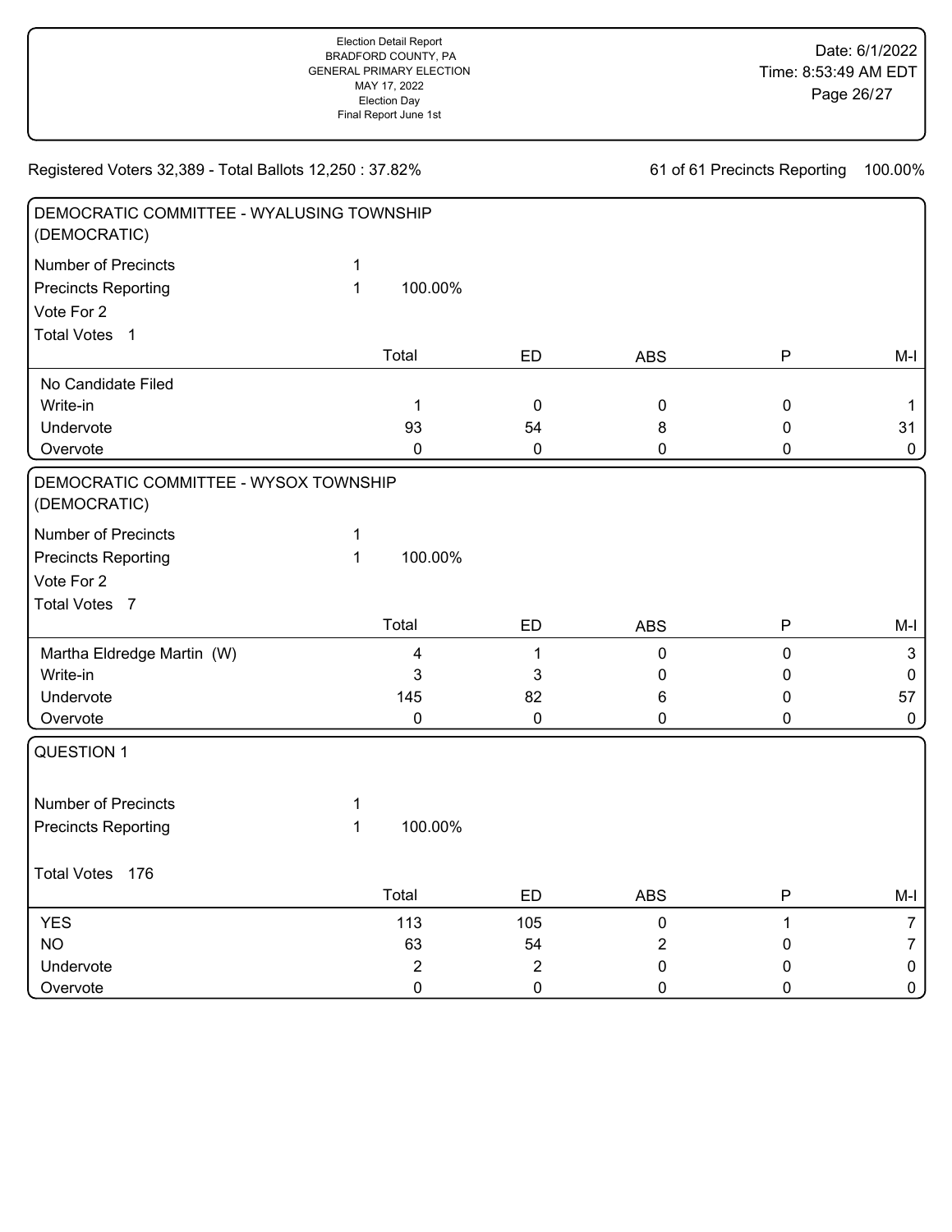| QUESTION 2                 |         |     |            |   |       |
|----------------------------|---------|-----|------------|---|-------|
| <b>Number of Precincts</b> |         |     |            |   |       |
| <b>Precincts Reporting</b> | 100.00% |     |            |   |       |
| Total Votes 175            | Total   | ED  | <b>ABS</b> | Р | $M-I$ |
| <b>YES</b>                 | 110     | 102 | 0          |   |       |
| <b>NO</b>                  | 65      | 56  | 2          |   |       |
| Undervote                  | 3       | 3   |            |   | 0     |
| Overvote                   | 0       | 0   |            |   | 0     |